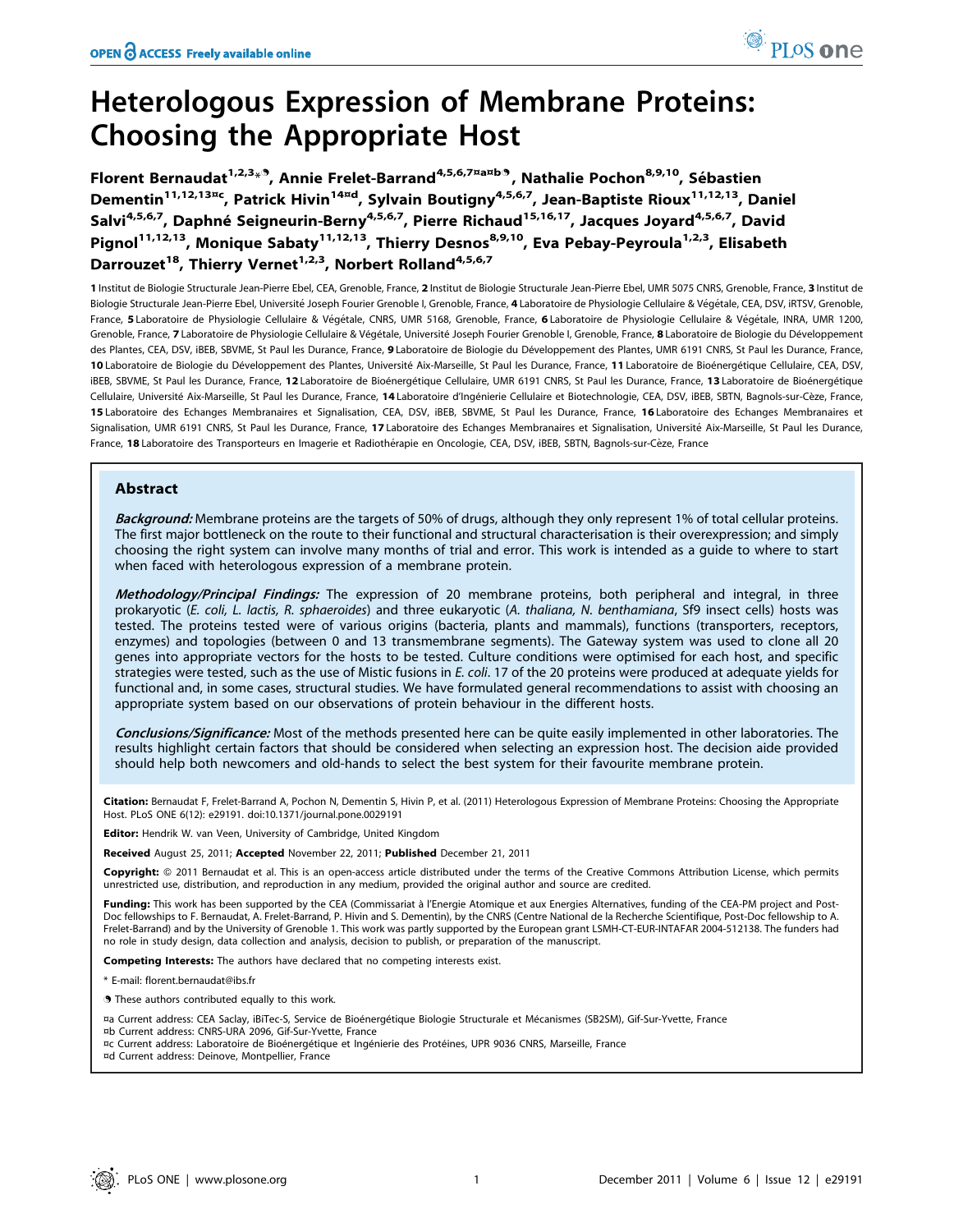# Introduction

Membrane proteins (MPs) perform a wide range of essential biological functions and represent the largest class of protein drug targets (for reviews, see [1–3]). Approximately 25% of all genes in both prokaryotes and eukaryotes code for MPs [4] and in humans 15% of these are G protein-coupled receptors (GPCRs) [2]. However, the vast majority of MPs still have no assigned function and only a little over 300 unique high-resolution 3D structures have been obtained for transmembrane proteins so far. Most of these structures are for bacterial and archaeal proteins, with only very few from eukaryotic systems [1,2,5] (http://blanco.biomol. uci.edu/mpstruc). This does not reflect the efforts deployed for the study of MPs in laboratories worldwide, but is an indication of the technical challenges posed by the hydrophobic nature, generally low natural abundance and intrinsic instability of these proteins. Obtaining sufficient amounts of MPs for functional and structural studies is the first major bottleneck in their study [6–12]; and when expressed in heterologous systems, the proteins are frequently  $i$ toxic for the host,  $\ddot{u}$ ) expressed at a very low level in a spatiallydelimited membranous environment and  $\dddot{u}$ ) mis- or unfolded (and thus inactive) [13]. Protein overexpression involves three elements: a gene, a vector and an expression host. The appropriate combination of these elements maximises the amount and quality of protein produced. However, since proteins are very diverse in structure and physico-chemical properties, it is impossible to predict whether a protein of interest will express well, be easy to purify, be active or crystallise in any given experimental setup [14]. Consequently, it is often necessary to test various constructions in diverse expression hosts. Traditional cloning methods with REaL (Restriction Enzyme and Ligase) steps to generate multiple expression plasmids (and constructs) are both labour-intensive and time-consuming. This makes them incompatible with a massively parallel strategy of expression screening. However, over the past few years, several recombinatorial cloning systems have been developed to allow rapid cloning of hundreds of genes and constructs simultaneously [14–17]. Among these, the Gateway technology [18], Creator [19] and the fragment exchange (FX) cloning [20] present the advantage of enabling subcloning of an open reading frame (ORF) into multiple expression vectors. Even if often adding extra-sequences to the proteins, Gateway is the most widely used and this technique has already been successfully exploited for high-throughput cloning of MPs [21], and several libraries from various ORFeome projects have been constructed using Gateway vectors [22–27]. Gateway technology uses bacteriophage lambda Int/Xis/IHF recombination at att sites to transfer ORFs into vectors [28]. This divides the cloning procedure into three steps, as illustrated in Figure S1. In addition, most of the expression vectors available can be made Gatewaycompatible by inserting an adapter cassette containing Gatewayspecific recombination sites.

Once the expression vectors are obtained, production of the target proteins can be tested in different prokaryotic and eukaryotic expression systems suitable for overexpression of MPs (for reviews, see [12,15,29–34]). However, each of these systems has pros and cons, and the choice of the appropriate expression system often remains empirical, particularly with regard to the levels of functional protein expression. In the following paragraphs, we will briefly present the host systems tested in this study.

#### Escherichia coli

E. coli is by far the most widely used expression host for the production of recombinant proteins. Its short generation time, low cost and ease of use, as well as its extensive characterisation make

it an ideal candidate (for a review see [35]). However, E. coli presents some disadvantages for protein overexpression. In particular, many MPs do not fold properly and form aggregates that are then stored in inclusion bodies. Several recent developments have improved the expression of recombinant MPs in E. coli [36]. Strains like C41, C43 [13] or Lemo21 [37], which are more tolerant to toxic MPs, or the introduction of tags like GFP [38], MBP, GST, NusA [30] or Mistic [39] can facilitate and improve MP production. Mistic is a 13 kDa protein from Bacillus subtilis, which, when produced in  $E$ . coli, spontaneously associates with the inner membrane, without requiring recognition by the Sec translocon machinery. Due to this spontaneous association with the membrane, Mistic has been successfully used as an N-terminal fusion tag to target and facilitate membrane insertion of various cargo MPs in E. coli [39–45].

### Lactococcus lactis

L. lactis, like other food-grade lactic acid bacteria, is a nonpathogenic, non-invasive Gram-positive bacterium. These properties have made it a popular candidate for the oral administration of mucosal vaccines (for recent reviews, see [46–50]). Thanks to the development of a wide range of genetic engineering tools (for a review see [51]), it is also widely used today for large-scale production of heterologous proteins [29,30,46].

Recombinant protein production in L. lactis can be performed using the Nisin-Inducible Controlled gene Expression (NICE) system, in which nisin, an antimicrobial peptide, is used to promote the expression of genes positioned in plasmids under the control of the nisin-inducible promoter  $P_{\text{nisA}}$  (see review [47]). This system has been used to produce various eukaryotic MPs in L. lactis [9,30,46,52–54]. GFP has also been used to monitor the state of protein folding, in order to select evolved hosts with enhanced functional expression of membrane proteins [55]. One of the major advantages of  $L$ . *lactis* over  $E$ . *coli* is that inclusion bodies have (so far) not been observed in this host [9]. In addition, it only has a single cell membrane, making the direct use of ligands or inhibitors for activity studies of membrane proteins in whole cells possible. Until recently, expression screening of multiple constructs in L. lactis was limited by the absence of efficient cloning procedures, but recent developments based on ligation-independent cloning (LIC) and Gateway technology have made it possible to clone many genes in parallel [54,56,57].

#### Rhodobacter sphaeroides

R. sphaeroides is a purple non-sulphur photosynthetic bacterium. The pigment-protein complexes of the photosynthetic apparatus (reaction centres, light-harvesting complexes) are located in invaginations of the cytoplasmic membrane, known as chromatophores. In response to light and/or lowered oxygen tension, the bacteria synthesises large amounts of photosystems [58], and the increasing number of chromatophores causes the membrane surface area to increase vastly. This increase in the intracytoplasmic membrane surface could be very useful for the production of MPs. Indeed, one of the major limitations for MP production in many hosts is the limited membranous space available. In R. sphaeroides, foreign MP synthesis can be coordinated with the synthesis of new membranes to accommodate them. This property has already been used to produce heterologous MPs for structural studies [59].

# Arabidopsis thaliana

A small flowering plant with a relatively short life cycle of two months, A. thaliana is a popular model organism in plant biology and genetics. Its small genome was fully sequenced in 2000 [60]. A.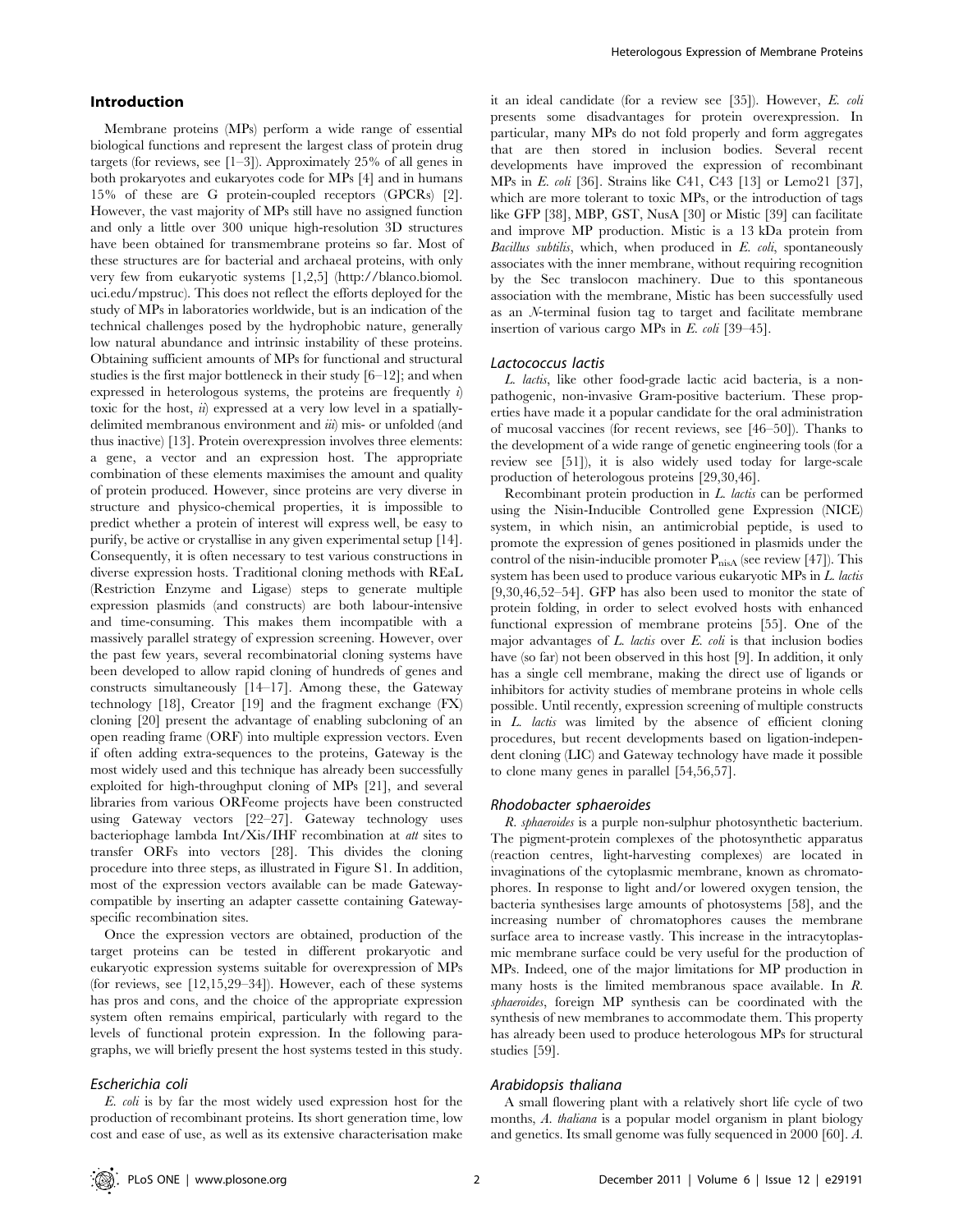thaliana is not regarded as a classical overexpression system since most plant MPs are overexpressed in plants to test their *in vivo* function rather than to obtain sufficient amounts for crystallisation trials. A. thaliana can be both stably transformed (by floral dipping [61]) and transiently transformed (by agro-infiltration with Agrobacterium tumefaciens [62]). When overexpressing MPs in this organism using stable transformants, the main limitation is the long culture cycle, lasting two months between generations of plant seeds, as compared to only 30 to 50 min for bacteria.

#### Nicotiana benthamiana

Widely used as an experimental host in plant virology, N. benthamiana can be efficiently genetically transformed and regenerated. It is therefore amenable to transient protein expression [63]. This host is rapidly gaining popularity in plant biology, particularly in studies requiring protein localisation, interaction, or plant-based systems for protein expression and purification. Transient Agrobacterium-mediated transformation of N. benthamiana using leaf disks has provided the plant community with a valuable tool to rapidly evaluate transgenes in higher plants [64] and to produce gram quantities of recombinant proteins [65]. This protocol has a number of significant advantages: readily available explant material, high efficiency, and a relatively quick turnaround time.

#### Insect cells and the baculovirus system

The baculovirus system is widely used for eukaryotic protein expression in insect cells [66,67] as a compromise between bacterial expression and expression in mammalian (stably or transiently transfected) cells. Indeed, although more expensive and time-consuming than expression in  $E$ . *coli*, this system is more compatible with eukaryotic proteins because of similar codon usage rules, providing better expression levels and fewer truncated proteins than in bacteria. In addition, this system allows for posttranslational modifications. Some of the post-translational modifications produced are not identical to those found in mammals (glycosylations for example), but they are nevertheless closer than those produced by bacteria, or even yeast [68]. Insect cells are easier and cheaper to handle than adherent cells like HEK 293, COS or CHO cells, especially for scale-up. Thus, these cells used with the baculovirus system have a real potential for the heterologous production of MPs. Briefly, the baculovirus system relies on the infection of insect cell lines (usually Sf9, Sf21 or High Five $\mathcal{B}$ ) by recombinant viruses encoding the gene(s) of interest. Many improvements to recombinant baculovirus generation have been implemented over the last twenty years [69], including the Bac-to-Bac system (Invitrogen), which uses site-specific transposition in E. coli rather than homologous recombination in insect cells. Gene expression is generally driven by the polyhedrin or p10 late promoter. A similar system (BacMam, Invitrogen) has recently been developed to allow baculovirus-based expression in mammalian cells.

#### Rationale for the current study

Several studies comparing different expression systems for MP production have already been performed. However, these studies focused either on the expression of a given protein [7] or a family of proteins such as GPCRs [12,70]. Other laboratories have tried to express MPs only in E. coli  $[21,71,72]$  or L. lactis [73]. Moreover, except for GPCRs [12,70], the expression of eukaryotic MPs has only been compared in either prokaryotic [74] or eukaryotic [75] hosts. To our knowledge, our study is the first to compare the overexpression of 20 prokaryotic and eukaryotic MPs in both prokaryotic (E. coli, L. lactis and R. sphaeroides) and eukaryotic (A.

thaliana, N. benthamiana and Sf9 insect cells) expression hosts. This study is also original as we evaluate commonly used hosts such as E. coli and, to a lesser extent, insect cells together with more unusual systems, to test their ability to be used as alternative expression hosts. As overexpression of membrane proteins is a challenge in itself, we focused our attention on the production step, and on the yields obtained in the various expression hosts tested. However, in extensions of the present study, we were able to show that some of the proteins produced here could be purified to homogeneity and were active [54,76,77]. The present article highlights several successful strategies for the heterologous expression of the MPs studied (from different protein families and with large variations in topology and origin) and discusses possible further improvements to MP expression. But, most importantly, it provides a first-stop analysis of the pitfalls and advantages of the various systems tested depending on the nature of the MP to be expressed. This should be of use to all who are about to venture into this exciting, and sometimes frustrating, field of biology.

# Materials and Methods

#### Cloning using the Gateway technology

The cloning steps were performed using Gateway technology (Invitrogen) according to the manufacturer's instructions, but by reducing the volume and quantities of all components (clonase enzyme, buffer, PCR products and vectors) to  $1/8^{th}$  during the recombination steps (BP and LR reactions), to yield a total reaction volume of 2.5 µl that was entirely used for transformation. Briefly, the ORFs coding for the selected proteins (Table 1) were amplified by PCR and flanked with attB specific recombination sites. All the genes were also extended with a sequence coding for a *Strep*-tag II at either the  $N$ - or  $C$ - terminal end of the constructs. The PCR products were purified and either recombined with a pDONR221 donor vector (Invitrogen) through a BP reaction or cloned into pENTR-D-TOPO vectors through directional topoisomerase-mediated cloning (TOPO, Invitrogen) to yield the ''entry'' clones. The entry clones were first sequenced to check the integrity of the cloned genes and then used in an LR Gateway reaction together with various destination vectors to yield expression vectors specific to each expression system tested in this study (Table 2).

E. coli expression vectors. To test the expression of the proteins in E. coli, the genes were transferred into the destination vectors pDEST17 (Invitrogen) and pDEST-Mistic. pDEST-Mistic was obtained by modifying the vector pDEST17 by introducing the sequence coding for Mistic (Accession n° AAX20121) between the coding sequences of the hexa-histidine tag and the attB1 site through RF cloning as described by van den Ent and Löwe [78].

L. lactis expression vector. The vector pNZ8148 containing the NICE system was used for expression in L. lactis. This vector wasn't converted into a Gateway destination vector, because it is known to be very unstable in E. coli and because of the lack of *Lactococcus* strains able to propagate Gateway vectors. Therefore, the cDNAs were first transferred into the vector pBS-RfA using the Gateway system and subsequently cloned into pNZ8148 through digestion of pBS-RfA vectors by EcoRV and re-ligation (for details, see [54]). For some proteins (MraY, AtHMA3, AtHMA4 and  $\alpha$ 28 subunit), with one or several EcoRV restriction sites within the ORF sequence, a partial restriction of the donor plasmids with this restriction enzyme led to a correct excision of the cassette containing the entire gene. Afterwards, Lactococcus strain NZ9000 was transformed with the recombinant plasmids as previously described [79] and the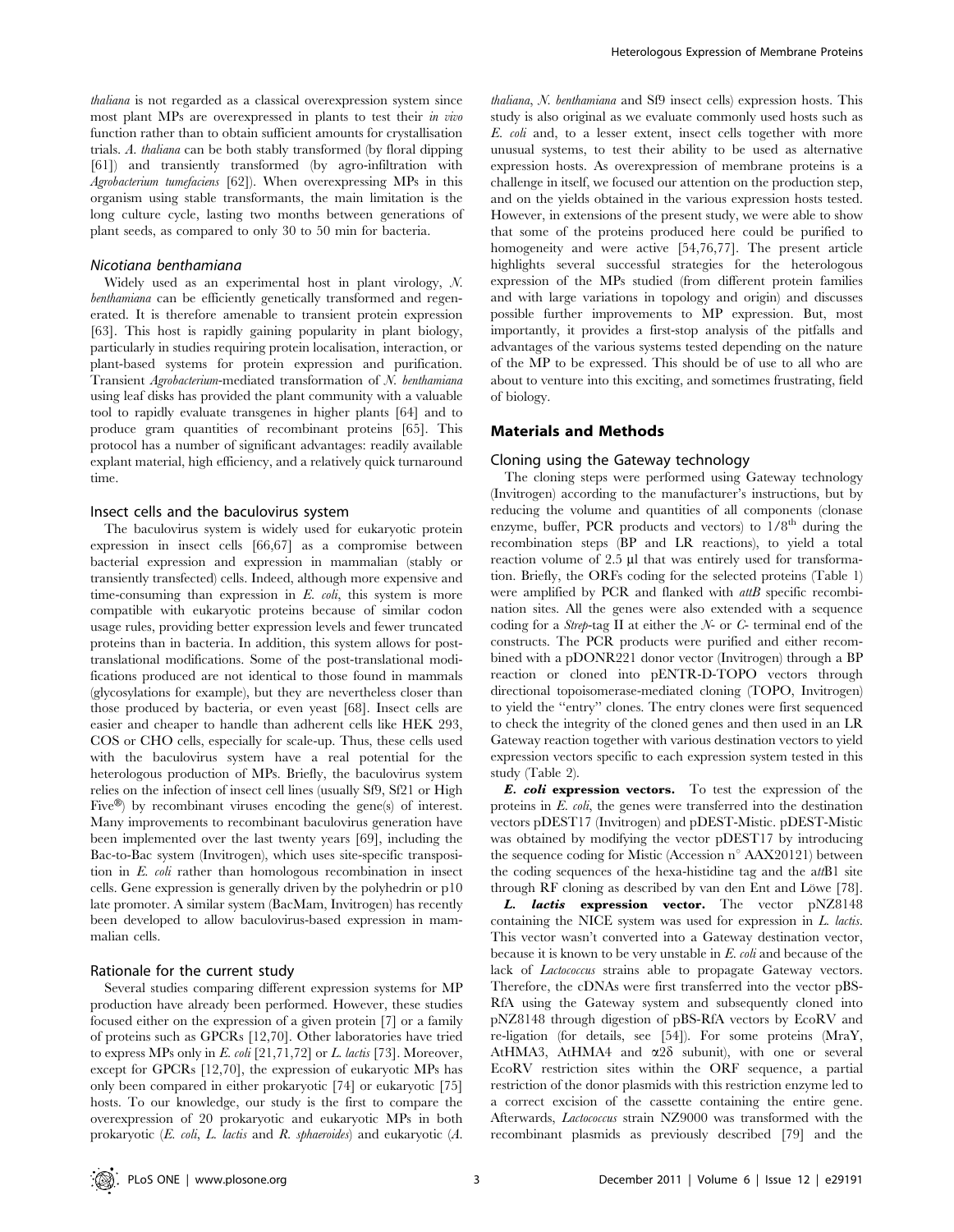| Acc n° UNIPROT | <b>Protein name</b> | <b>Function</b>                               | Organism       | Size (kDa) | <b>Topology<sup>a</sup></b> | Reference  |  |
|----------------|---------------------|-----------------------------------------------|----------------|------------|-----------------------------|------------|--|
| Q6NCP8<br>P450 |                     | Cytochrome -<br>mono-oxygenase                | R. palustris   | 49.7       | Peripheral                  | $[87]$     |  |
| O88116         | NapC                | Cytochrome -<br>electron transfer             | R. sphaeroides | 24.2       | 1 TM                        | [110]      |  |
| Q8DMY2         | <b>MreC</b>         | Peptidoglycan<br>synthesis                    | S. pneumoniae  | 29.7       | 1 TM                        | [111]      |  |
| Q8DQH3         | FtsX                | Cell division                                 | S. pneumoniae  | 34.2       | 4 TM                        | [112]      |  |
| Q8DR69         | MraY                | Peptidoglycan<br>synthesis                    | S. pneumoniae  | 36.0       | <b>10 TM</b>                | [113]      |  |
| A5X8Y8         | LPR1                | Multi-copper<br>oxydase                       | A. thaliana    | 60.5       | Peripheral                  | $[114]$    |  |
| Q9SV68         | ceQORH              | Quinone oxydoreductase -<br>electron transfer | A. thaliana    | 33.1       | Peripheral                  | [100, 101] |  |
| Q8GYE0         | PHF                 | Phosphate transport regulation                | A. thaliana    | 42.4       | 1 TM                        | [115]      |  |
| Q9M3H5         | AtHMA1              | Heavy metal transporter                       | A. thaliana    | 80.1       | 6 TM                        | [116]      |  |
| P31167         | AAC                 | Mitochondria ADP/ATP transporter              | A. thaliana    | 33.2       | 6 TM                        | [117]      |  |
| Q66474         | AtHMA4              | Heavy metal transporter                       | A. thaliana    | 126.7      | 8 TM                        | [118]      |  |
| Q9SZW5         | AtHMA3              | Heavy metal transporter                       | A. thaliana    | 81.4       | 8 TM                        | [119]      |  |
| Q96303         | PHT1;4              | Phosphate transporter                         | A. thaliana    | 57.2       | <b>12 TM</b>                | [120]      |  |
| Q39002         | NTT <sub>1</sub>    | Chloroplast ADP/ATP transporter               | A. thaliana    | 57.5       | <b>12 TM</b>                | [121]      |  |
| P54290         | $\alpha$ 28 subunit | Calcium channel regulation                    | R. norvegicus  | 122.2      | 1 TM                        | [122]      |  |
| P04633         | UCP1                | Uncoupling protein                            | R. norvegicus  | 31.3       | 6 TM                        | $[123]$    |  |
| Q07817         | Bcl-xL              | Apoptosis regulation                          | H. sapiens     | 24.7       | 1 TM                        | [124, 125] |  |
| P61073         | CXCR4               | <b>GPCR</b>                                   | H. sapiens     | 37.9       | 7 TM                        | $[126]$    |  |
| P51681         | CCR <sub>5</sub>    | <b>GPCR</b>                                   | H. sapiens     | 38.7       | 7 TM                        | [127, 128] |  |
| Q92911         | <b>NIS</b>          | lodide transporter                            | H. sapiens     | 67.6       | 13 TM                       | [129]      |  |

#### Table 1. List of selected target proteins.

<sup>a</sup>For some of the proteins, the topology is still unclear and the number of TMs given here corresponds to the predicted topology. doi:10.1371/journal.pone.0029191.t001

presence of the insert in the right orientation was confirmed using restriction analyses, PCR amplification and subsequent sequencing [80].

R. sphaeroides expression vector. For expression in R. sphaeroides, the broad-host-range plasmid pBBR1MCS-2 [81] was modified to convert it into a Gateway destination vector and to change the antibiotic resistance. An omega cartridge encoding resistance to streptomycin and spectinomycin was obtained through BamHI digestion of pHP45 $\Omega$  plasmid [82] and cloned into pBBR1MCS-2 previously digested with BglII. The aph gene encoding resistance to kanamycin was inactivated by the excision of a 400 bp NcoI fragment. To enhance protein expression, the strong promoter and the RBS of the *puc* operon (encoding light harvesting complexes II) were cloned into the resulting plasmid,  $pBBR1MCS\Omega$ . This was done by amplifying R. sphaeroides genomic DNA by PCR, using the primers 5'-AAGGTACCCTGC-

# Table 2. Protein constructs obtained from the different expression vectors.

| <b>Expression host</b>     | <b>Expression vector</b> | <b>Expressed protein construct*</b>  |
|----------------------------|--------------------------|--------------------------------------|
| E. coli                    | pDEST17                  | $MSYY(H_6)$ LE-attB1-MP-Strep        |
| E. coli                    | pDEST-Mistic             | $MSYY(H_6)$ LE-Mistic-attB1-MP-Strep |
| L. lactis                  | pNZ8148                  | MI-attB1-MP-Strep                    |
| R. sphaeroides             | pDEST-E                  | VDI-attB1-MP-Strep                   |
| A. thaliana/N. benthamiana | pAlligator-3             | M-MP-Strep                           |
| Insect cells               | pDEST8                   | M-MP-Strep                           |

Sequences are presented using one-letter code for amino acids. attB1: amino acid sequence encoded by the attB1 cloning site corresponding to TSLYKKAGS when the entry clone was prepared though BP cloning and TSLYKKAGSAAAPFT when the entry clone was prepared through TOPO recombination (NapC, P450, LPR1, PHF, PHT1;4, ceQOHR, AtHMA1, Bcl-xL). MP: amino acid sequence of the different membrane proteins. Mistic: amino acid sequence of the fusion tag Mistic. Strep: amino acid sequence of the Strep-tag II fusion tag corresponding to WSHPQFEK.

\*The Strep-tag II was fused to the C-terminus of most proteins, except for proteins AtHMA3, AtHMA4 and Bcl-xL for which the Strep-tag II was located at the N-terminus of the MP sequence.

doi:10.1371/journal.pone.0029191.t002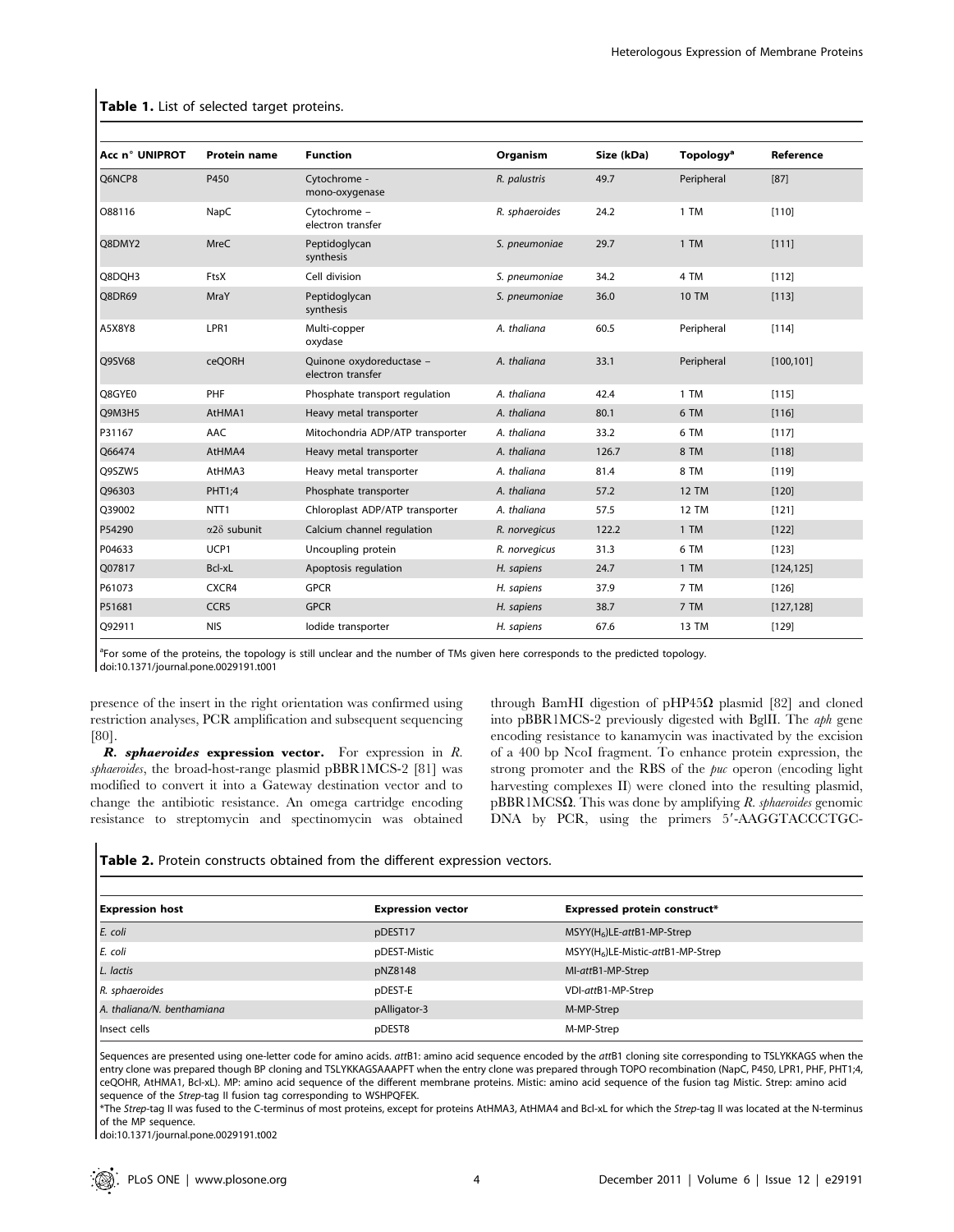AGGCCCACGCCCTGAA-3' and 5'-AAGATATCCACTGT-GTCGTCTCCCAACT-3'. The 0.7 kbp PCR product was then digested with KpnI and EcoRV and cloned into  $pBBR1MCS\Omega$ . Finally, the resulting plasmid was linearised with EcoRV and a Reading Frame Cassette A (RfA) (Invitrogen) was introduced to convert it into a Gateway destination vector.

A. thaliana and N. benthamiana expression vector. The expression vector used for plant transformation was the pAlligator3 vector [83] containing the spectinomycin resistance marker gene and the CaMV 35S promoter (Cauliflower Mosaic Virus). This vector also includes a gene coding for GFP, driven by the At2S3 seed-specific promoter and used as a selectable marker for transformed seeds, as well as the Gateway cloning cassette [83]. A. tumefaciens strain (C58) was transformed with the different expression vectors as previously described [84] and the presence of recombinant vectors was verified by plasmid isolation and restriction analysis.

Insect cell expression vectors and bacmids. The entry clones were recombined (LR reaction) with the commercial destination vector pDEST8 (Invitrogen) to generate the expression plasmids, which were checked by restriction digest. According to the Invitrogen manual, the only requirement needed to use pDEST8 when designing the ''Entry'' clone, is the insertion of an ATG start codon for proper initiation of translation. These plasmids were subsequently transformed into  $DH10Bac^{TM}$  (Invitrogen) for transposition with the parent bacmid. After the blue/white screening of positive recombinants (LacZ $\alpha$  complementation system on the bacmid), the various recombinant bacmids thus obtained were further checked by PCR for the presence of the genes of interest.

#### Protein expression in the different systems

E. coli based expression. Expression vectors were used to transform C43(DE3) (Avidis) and BL21-AI (Invitrogen) competent cells. Expression tests were performed in 24-Deep well plates containing  $3 \text{ mL of TB medium } (100 \text{ \mu g/mL Ampicillin}).$  The cultures were inoculated with overnight pre-cultures at a  $1/40<sup>th</sup>$ dilution and grown for 2 h at  $37^{\circ}$ C under agitation (250 rpm). Protein expression was then induced by addition of either 1 mM IPTG for C43 cells or 0.005% (w/v) arabinose for BL21-AI cells and the cultures were incubated for another 16 h at  $20^{\circ}$ C under agitation (250 rpm). The cells were harvested by centrifugation (3200 g, 10 min,  $4^{\circ}$ C) and the cell pellet resuspended in 250  $\mu$ L of PBS buffer containing lysozyme (Novagen), benzonase (Novagen) and Complete antiprotease cocktail (Roche). Cells were disrupted using a water bath sonicator and debris were removed by centrifugation (20,000 g, 20 min,  $4^{\circ}$ C). Membranes present in the supernatant were separated by ultracentrifugation  $(100,000 \text{ g})$ , 1 h,  $4^{\circ}$ C). Finally, the membrane pellet was resuspended in 250  $\mu$ L PBS buffer and 10  $\mu$ L aliquots were analysed on gradient 4–20% SDS-PAGE gels (Bio-Rad) and by western blots (WB). Total MP content was determined using the BCA protein assay (Pierce).

L. lactis based expression. Expression tests were performed in 1 L-cultures and crude bacterial membranes were purified as previously described [80]. Briefly, transformed NZ9000 Lactococcus cells were grown in 1L of M17 medium (Difco) supplemented with  $1\%$  (w/v) glucose and 10  $\mu$ g/mL chloramphenicol. Cultures were inoculated with 25 mL of overnight pre-cultures and grown at  $30^{\circ}$ C under gentle shaking (90 rpm). Protein expression was induced when the  $OD_{600}$  reached 0.8, with a 0.005 volume of the nisin A-containing supernatant obtained from a culture of the L. lactis NZ97000 nisin-producing strain (NIZO). After induction the cells were grown for an additional  $4 h$  at  $30^{\circ}$ C, under gentle

shaking (90 rpm). The cells were then harvested (5000  $g$ , 15 min,  $4^{\circ}$ C) and resuspended in 40 mL of Tris buffer (50 mM Tris-HCl pH 8.0, 100 mM NaCl). Bacteria were lysed using a cell disruptor (One shot, Constant Systems) by 2-fold passages at 35,000 p.s.i.  $(= 2.3 \text{ kbars})$  and the lysates clarified by centrifugation  $(10,000 \text{ g})$ , 10 min,  $4^{\circ}$ C). The supernatant containing the membranes was then ultracentrifuged (150,000 g, 1 h,  $4^{\circ}$ C) and the membranes were resuspended in 2 mL of PBS-Glycerol (10% (v/v)). Total MP content was measured using the Bio-Rad protein assay (Bio-Rad) and 20 µg of proteins were analysed on 10% SDS-PAGE and by western blots. Bacteria containing the empty pNZ8148 vector were systematically grown in parallel and used as negative control to validate the nature of the detected signals.

R. sphaeroides based expression. The expression vectors were mobilised from  $E$ . coli to  $R$ . sphaeroides f. sp denitrificans IL106 by conjugation. Cells were grown for 24 h at  $30^{\circ}$ C in Hutner modified medium [85] under aerobic conditions (100 mL medium in 250-mL erlenmeyer flasks, 150 rpm) or phototrophic conditions (180 µmol of photons.m<sup>-2</sup>. s<sup>-1</sup>) with 25 µg/mL kanamycin. Cells were harvested (7000 g, 10 min,  $4^{\circ}$ C) and resuspended in 8 mL of Tris buffer (50 mM Tris-HCl pH 8.0). The bacteria were lysed using a cell disruptor (One shot, Constant Systems) and the lysates clarified by centrifugation (7000 g, 10 min,  $4^{\circ}$ C). The supernatant containing the membranes was then ultracentrifuged  $(200,000 \, g,$ 1 h,  $4^{\circ}$ C) and the membranes were resuspended in 1 mL of Tris buffer. The protein content was measured with the BC assay (Interchim) in  $2\%$  SDS, and  $25 \mu$ g of proteins were analysed by 10% SDS-PAGE and by western blots.

A. thaliana based expression. Plants were grown in culture chambers at  $23^{\circ}C$  (8-h light cycle) with a light intensity of 150  $\mu$ mol·m<sup>-2</sup>·s<sup>-1</sup> in standard conditions. Wild-type Arabidopsis plants ecotype Wassilevskija background were transformed by dipping the floral buds of 4–5-weeks-old plants into an A. tumefaciens (C58 strain) solution containing a surfactant (Silwett L-77) according to Clough and Bent [86]. Primary transformant seeds were selected on the basis of GFP fluorescence [83] and germinated in Petri dishes containing solidified medium (Murashige and Skoog, 0.5% (w/v) sucrose, and 0.8% (w/v) agarose) for 2 weeks before transfer to soil. After 3–4 weeks, total MPs were extracted from 1–2 leaves. Finally, membrane proteins were diluted in 200  $\mu$ L of Tris buffer (50 mM Tris-HCl pH 6.8, 1% Triton X-100) and 25 µg aliquots were analysed on 12% SDS-PAGE and by western blots.

N. benthamiana based expression. Plants were grown in culture chambers at  $20^{\circ}$ C (14 h light cycle) with a light intensity of 60–120  $\mu$ mol·m<sup>-2</sup>·s<sup>-1</sup> in standard conditions. Three or four week-old wild-type Nicotiana benthamiana plants were infiltrated with a solution of A. tumefaciens (C58 strain) according to Witte et al. [64]. Total MPs were extracted from 2 leaf discs harvested after 4 days [59]. Finally, membrane proteins were resuspended in 70  $\mu$ L of buffer (100 mM Tris-HCl pH 8, 5 mM EDTA, 150 mM NaCl, 5 mM DTT, anti protease inhibitors, 1% Triton X-100) and 10 mL aliquots were analysed on 10% SDS-PAGE and by western blots.

Sf9 insect cells based expression. The bacmids were amplified in DH10Bac and purified using the S.N.A.P.TM MidiPrep Kit (Invitrogen). Sf9 cells were transfected with cellfectin according to Invitrogen's protocol (Bac to Bac baculovirus expression system) and incubated for 72 h to get the P1 viral stock. This P1 viral stock was then amplified by infecting Sf9 cells and the P2 viral stock thus obtained was subsequently used for expression experiments. The precise titers of these viral stocks have not been determined and after preliminary experiments to determine the best conditions for protein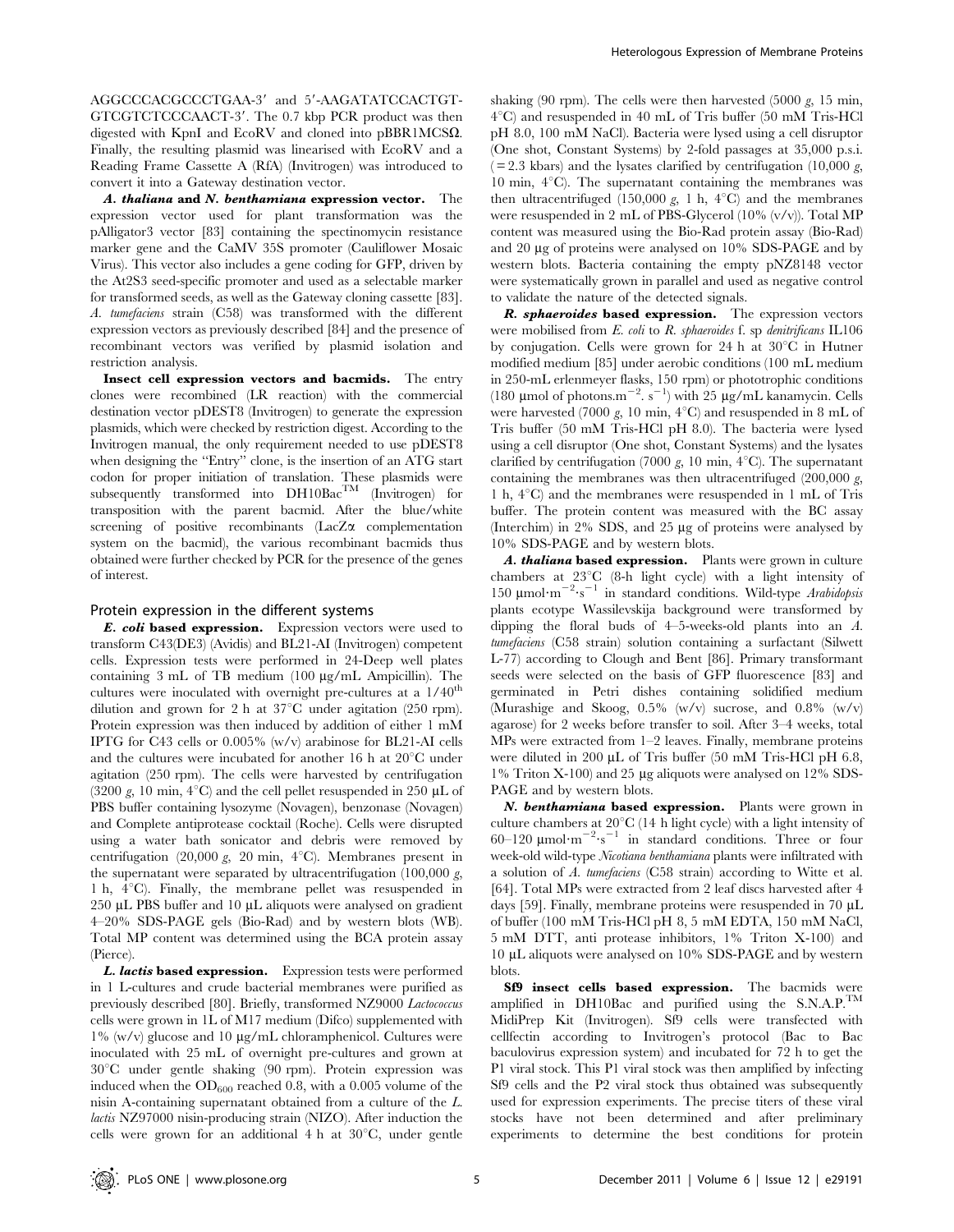expression, 10% of viral inoculum was used for all the experiments. After infection, cells (approximately  $10^6$  per well) were incubated at  $27^{\circ}$ C for 48 h, and centrifuged for 5 minutes at 1000 g. For analyses on whole cell extracts, the cells were then washed in PBS and resuspended in 300  $\mu$ L of 10 mM Tris-HCl pH 7.4, 150 mM NaCl, 1 mM EDTA, 1% Triton X-100, 0.1% SDS plus protease inhibitors and kept on ice for 20 min. The lysate was centrifuged at 16,000 g for 15 min to remove the nonsolubilised material. For analyses on membrane fractions, the cell pellet was suspended in 1 mL of cold 20 mM Tris pH 7.5, 250 mM sucrose, plus anti-proteases (Complete, Roche) buffer. After breaking the cells with a Dounce homogeniser (10–15 passages on ice), the lysate was centrifuged at 1000 g for 10 min. The supernatant was transferred and centrifuged at  $10,000 \text{ g}$  for 10 min. At last, from this supernatant, membranes were concentrated as a pellet at  $100,000 g$  for 1 h. All steps were performed at  $4^{\circ}$ C or on ice. MPs were diluted in 300  $\mu$ L of 25 mM Tris, pH 7.5, 100 mM mannitol plus anti-proteases (Complete, Roche). Total MPs were determined using the BCA protein assay (Pierce). For western blot analysis 20  $\mu$ g of proteins were loaded onto a NOVEX NuPAGE 4–12% Bis-Tris gel (Invitrogen) with MES/SDS running buffer. Non-infected cells were used as a control.

#### Western blot analysis

The membrane fraction extracted from cells from each expression system was analysed by western blotting using the Strep-tag II sequence as the antigenic epitope, unless specified otherwise. Western blots were performed using the Strep-tag HRP Detection Kit (IBA) according to the manufacturer's instructions, unless otherwise stated. The amounts of target proteins present in isolated membrane samples were quantified by densitometry with background correction and comparison to known amounts of a control Strep-tagged protein loaded on the same blot. For both plant expression systems we followed the protocol described by Witte et al. [64], with some modifications for *Arabidopsis* by adding a blocking step with the biotin blocking buffer because of the presence of several biotinylated proteins in Arabidopsis crude membrane extracts. For L. lactis, two different methods were applied depending on the expression level of the protein as previously described [54]. Total membrane protein (TMP) concentrations in isolated membrane samples were also determined using conventional colorimetric methods as stated above.

#### Results

#### Generation of expression plasmids and cell lines

Our aim was to test the overexpression of 20 MPs (Table 1) in six host organisms, this required engineering 120 expression vectors. Gateway technology was used to optimise and streamline cloning, providing a success-rate over 99% for plasmid generation. The only expression plasmid not produced at all was the L. lactis expression vector for the  $\alpha$ 2 $\delta$  subunit, which was lost in the cloning step after the Gateway step. This was probably due to the large ( $>4$  kbp) size of the cDNA, or to the presence of several  $E \circ RV$ restriction sites within the gene sequence. In the baculovirus system, all 20 pDEST8 recombinant plasmids were obtained. However, the corresponding bacmids could not be produced for P450 and NIS. In all other organisms, all 20 cell lines were successfully produced.

### Expression results

The proteins in this study belong to diverse protein families, are of both prokaryotic and eukaryotic origin, and their topology

ranges from peripheral MPs to integral MPs (IMPs) containing between one and thirteen predicted transmembrane (TM) regions (Table 1). To evaluate the efficiency of the different expression systems, after protein expression, the membranes were isolated as described in Material and Methods. The amount of target protein in the membranes was determined by western-blot, using the Streptag II sequence (if not otherwise stated) to reveal the presence of target protein on the membrane (See Figure 1 (A) to (G) and Table 3). Expression levels are generally given in mg/L of culture for bacteria and Sf9 cells. However, because we also used plant systems, we also considered the production levels as a percentage, target MP within the total pool of membrane proteins (TMP) (Table 3). This made it possible to compare all the different expression systems used here.

**Expression in E coli.** Prior to the screen of the 20 proteins, several expression conditions (concentration of inducing agent and temperature) were tested for the production of a few proteins in BL21-AI. A concentration of 0.005% arabinose and an overnight induction at  $20^{\circ}$ C gave the best results. For C43 strain, a concentration of 1 mM IPTG was retained. These conditions were then applied in the expression screening that was performed in triplicate for all proteins in both strains. No significant differences were observed between the strains in terms of expression levels, therefore the results were averaged in Table 3. Two plasmids were used to transform E. coli: pDEST17 yielded a construct in which the amino acids encoded by the attB1 recombination site formed a linker between an N-terminal His-tag and the proteins (Table 2); whereas with pDEST-Mistic, Mistic was located between the Nterminal His-tag and the attB1sequence, followed by the target protein (Table 2). A representative western blot of proteins produced in E. coli is shown in Figure 1A. Detection of western blots using Strep-Tactin HRP conjugates had a useful side-effect in E. coli, where a soluble endogenous biotinylated protein, biotin carboxyl carrier protein (BCCP; 22.5 kDa), was detected. This protein should be absent from the membrane fraction and was therefore used to control the purity of this fraction (Figure 2).

Detectable amounts of full-length protein were obtained for 15 out of the 20 MPs (the three peripheral proteins and 12 IMPs) in E. coli with or without fusion to Mistic. For the other five proteins, either no signal was detected, or the MW was too far removed from the expected value (e.g. for NIS, a signal was observed at one third the expected MW). Bands of this type could be the result of proteolytic degradation, internal initiation or premature termination. Since the proteins produced in E. coli had both a His-tag and the Strep-tag II sequence, western blots could also be probed using anti-His antibodies. This was done for a few proteins that were not detected with the Strep-tag, to check whether the lack of signal was due to the absence of the protein, or to a tag detection problem. For FtsX, a signal was indeed obtained with anti-His, indicating that, for this protein there was some problem with the Strep-tag II. This type of problem may also have occurred for some proteins in the other expression systems (see below).

Mistic fusion significantly increased the yields of the 12 IMPs produced in E. coli. In contrast, it had a negative effect when fused to peripheral proteins, drastically reducing the amount of target protein associated with the isolated membranes in all three cases. This should therefore be taken into account when selecting a vector for protein expression.

Functional studies, detailed elsewhere [54,76,77], showed several of these proteins to be active and readily purified.

Expression in L. lactis. Before screening for expression of all proteins in L. lactis, culture conditions were optimised (temperature, induction time and concentration of nisin) for two representative proteins, one peripheral (ceQORH) and one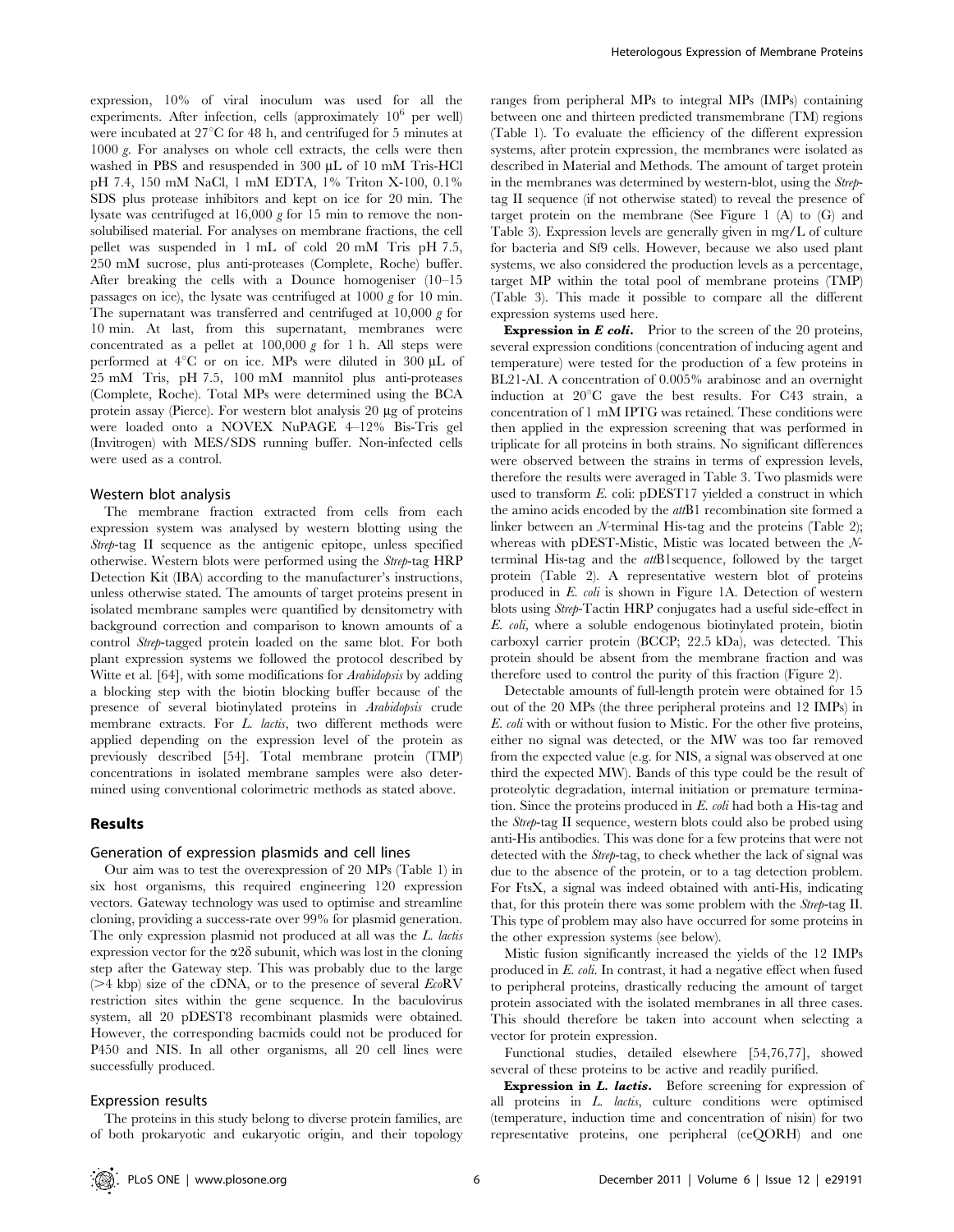

Figure 1. Examples of western blot analysis of cell extracts from the different hosts. (A) Western blot analysis of membrane extracts of E. coli. In this case, the native and Mistic-NTT1 fusion. C: Strep-tag II control protein loaded at 25, 50, 75 or 100 ng. AI: proteins produced in BL21-AI. 43: proteins produced in C43. MW: molecular weight standard. Arrows point out the different target proteins. \*: Partly proteolysed NTT1 protein. The membrane was probed with the Strep-Tactin HRP conjugate (IBA). (B) Western Blot analysis of membrane extracts of L. lactis. C: Strep-tag II control protein loaded at 2000, 200 or 20 ng as written above. MW: molecular weight standard. Arrows point out the different target proteins. The membrane was probed with the Strep-Tactin HRP conjugate (IBA). (C) Western blot analysis of membrane extracts of R. sphaeroides. C: Streptag II control protein loaded at 30 ng as written above. MW: molecular weight standard. Arrows point out the different target proteins. The membrane was probed with the Strep-Tactin HRP conjugate (IBA). (D) Western blot analysis of membrane extracts of A. thaliana. In this case, the expression of the protein AAC was tested in 5 different transformed plants. The membrane fraction was isolated and the extracts corresponding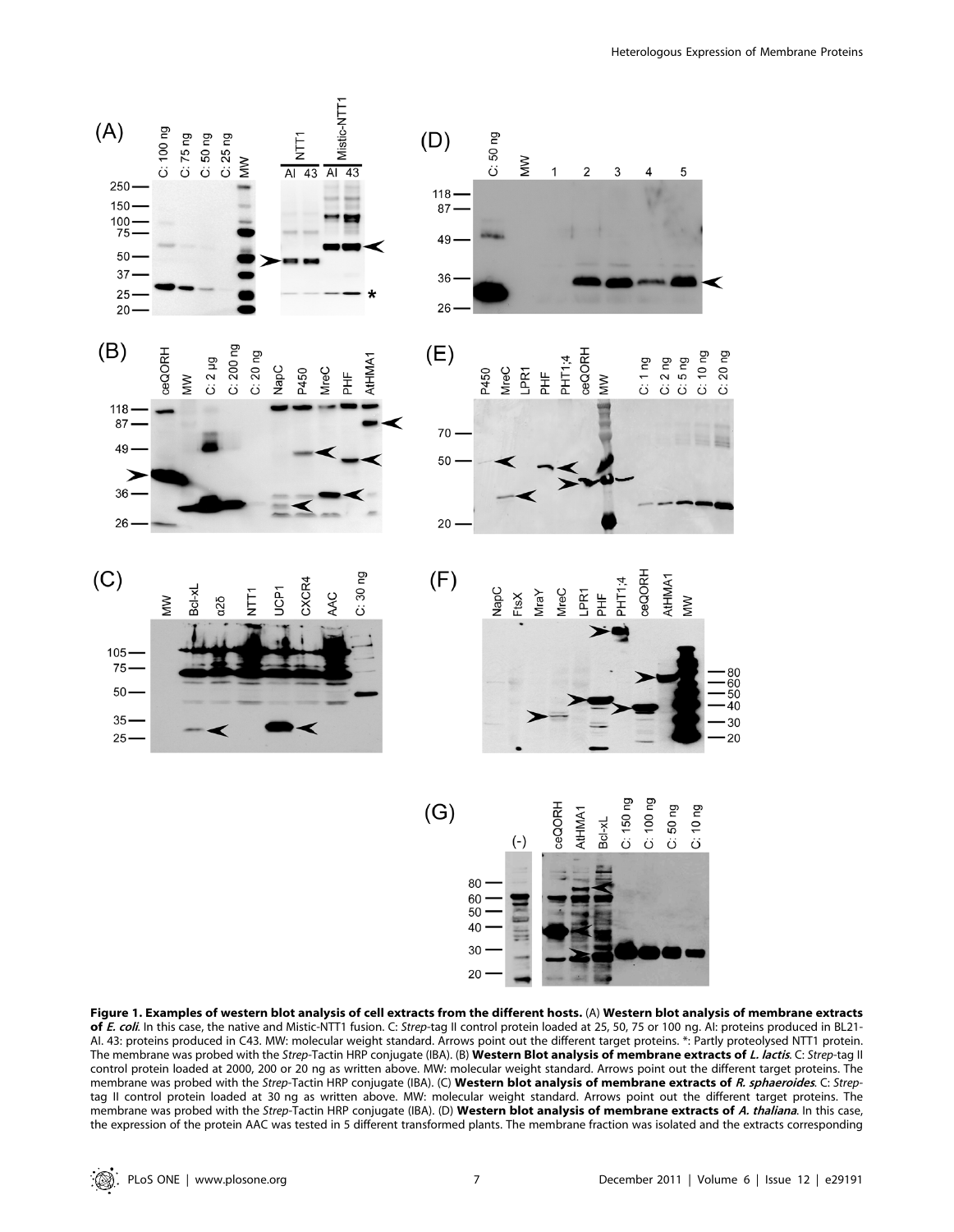to the different plants tested (lanes 1 to 5) were analysed. C: Strep-tag II control protein loaded at 50 ng as written above. MW: molecular weight standard. The arrow points out the protein AAC. The membrane was probed with the Strep-Tactin HRP conjugate (IBA). (E) Western blot analysis of membrane extracts of N. benthamiana leaf discs. C: Strep-tag II control protein loaded at 1, 2, 5, 10 or 20 ng as written above. MW: molecular weight marker. Arrows point out the different target proteins. The membrane was probed with the Strep-Tactin HRP conjugate (IBA). (F) Western blot analysis of whole cell extracts of Sf9 insect cells. MW: molecular weight standard. Arrows point out the different target proteins. The membrane was probed with the anti-Strep-Tag II (IBA) and a goat anti mouse–HRP secondary antibody. (G) Western blot analysis of membrane extracts of Sf9 insect cells. This figure is an example of a western-blot for the quantification of target proteins in Sf9 cells membrane vesicles. Here, membrane vesicles of Sf9 cells overproducing either no protein (-), ceQORH, AtHMA1 or Bcl-xL were deposited. C: Strep-tag II control protein loaded at 150, 100, 50, 10 ng as written above. Arrows point out the different target proteins. The membrane was probed with the Anti-Strep-Tag II (IBA) and a goat anti mouse–HRP secondary antibody.

doi:10.1371/journal.pone.0029191.g001

intrinsic MP (AtHMA1). The nisin used for induction was produced in-house as described in Material and Methods, and the same batch was used for all the tests performed in this study. Optimal production of both proteins was achieved by adding 0.005 volume nisin A-containing NZ9700 medium supernatant to a culture at  $OD600 \approx 0.8$ . Production levels were two- to three-fold higher when the cells were grown at  $30^{\circ}$ C for 4 h after induction, rather than overnight at  $20^{\circ}$ C (data not shown). These culture and induction conditions were then applied to test the expression of all 20 proteins. Thirteen of the 20 proteins tested were successfully produced. The quantities of MPs obtained were about  $1/10^{th}$ those provided by  $E.$  coli (Table 3; for a representative western blot, see Figure 1B). However, the plant protein ceQORH was produced at 9 mg/L, which corresponded to 30% of the TMPs in these cells. This is comparable to the levels obtained with prokaryotic MPs. As in E. coli, some of the proteins that could not be identified through the Strep-tag II, could be detected using other antigenic epitopes. For example, AtHMA4, which contains an internal poly-histidine sequence, could be detected using anti-

His antibodies, while AtHMA3 and Bcl-xL were detected using protein-specific antibodies (Figure 3).

Further functional studies were performed on some of the proteins expressed in L. lactis, these are detailed elsewhere [54]. The specific activity of the protein ceQORH was significantly improved in this host compared to E. coli.

**Expression in R. sphaeroides.** In R. sphaeroides, intracytoplasmic membrane is synthesised in response to specific growth conditions. We tested the expression of target proteins under both phototrophic anaerobic conditions and semi-aerobic conditions. The different conditions did not have a significant impact on results, and only four proteins could be produced in this host (Table 3; for a representative western blot, see Figure 1C). Cytochrome P450 was found to be correctly folded and active, since it could fix CO [87]. However, we were quite surprised by the limited (20%) success rate of membrane protein expression using this system. Indeed, in other experiments, large amount of soluble proteins were produced using either a pRK415 [88] or a pBBR1MCS-2 derivative with the *puc* promoter. This vector also allows expression of MP, since we were able to express cytochrome

| Protein name        | E. coli (His)                                               | E. coli (Mistic)                                    | L. lactis                           | R. sphaeroides               | Insect cells                    | A. thaliana              | N. benthamiana           |
|---------------------|-------------------------------------------------------------|-----------------------------------------------------|-------------------------------------|------------------------------|---------------------------------|--------------------------|--------------------------|
| P450                | $\leftrightarrow$ + + (5-10%)                               | $-$                                                 | $\leftrightarrow$ (1-3%)            | $\leftrightarrow$ + + (1-3%) | n.c.                            | n.a. $(<0.1\%)$          | n.a. $(<0.1\%)$          |
| NapC                | $\leftrightarrow$ $\leftrightarrow$ (3-5%)                  | $\leftrightarrow$ $\leftrightarrow$ (15-20%)        | $\bullet \bullet (0.5-1\%)$         |                              | $\bullet$ (<0.1%)               | n.a. $(0.1 - 0.5\%)$     | n.a. $(<0.1\%)$          |
| <b>MreC</b>         | $\leftrightarrow$ $\leftrightarrow$ (10-15%)                | $\leftrightarrow \bullet \bullet \bullet (15-20\%)$ | $\leftrightarrow \bullet (0.5-1\%)$ | $\overline{\phantom{0}}$     | $\bullet$ (<0.1%)               | n.a. $(<0.1\%)$          | n.a. $(<0.1\%)$          |
| FtsX                | $\leftrightarrow$ $\leftrightarrow$ (3-5%)                  | $\leftrightarrow$ $\leftrightarrow$ (5-10%)         |                                     |                              |                                 | $\overline{\phantom{0}}$ | $\overline{\phantom{0}}$ |
| MraY                | $-$                                                         | $-$                                                 | $\overline{\phantom{0}}$            | $\qquad \qquad -$            |                                 |                          | $\qquad \qquad -$        |
| LPR1                | $\leftrightarrow$ + + (1-3%)                                | $\overline{\phantom{0}}$                            | $\bullet$ (0.1-0.5%)                | $\overline{\phantom{0}}$     |                                 |                          | $\overline{\phantom{0}}$ |
| <b>ceQORH</b>       | $\leftrightarrow \bullet \bullet \bullet \bullet (15-20\%)$ | $\leftrightarrow$ + + (10-15%)                      | $\leftrightarrow$ + + + + + (30%)   | $\triangleleft$ (<0.1%)      | $\leftrightarrow$ (0.5–1%)      | n.a. $(0.1 - 0.5\%)$     | n.a. $(0.5-1\%)$         |
| PHF                 | $\leftrightarrow$ + + + (5-10%)                             | $\leftrightarrow$ + $\leftrightarrow$ (10–15%)      | $\leftrightarrow$ + + (1-3%)        | Ξ.                           | $\leftrightarrow$ (0.1–0.5%)    | $ \,$                    | n.a. $(0.1 - 0.5\%)$     |
| AtHMA1              | $ -$                                                        | $\leftrightarrow$ $\leftrightarrow$ (3-5%)          | $\leftrightarrow$ (1-3%)            |                              | $\bullet$ (<0.1%)               | n.a. $(<0.1\%)$          | $\overline{\phantom{a}}$ |
| AAC                 | $\leftrightarrow$ (1-3%)                                    | $\leftrightarrow$ + + (3-5%)                        | $\overline{\phantom{0}}$            | Ξ.                           | $\bullet \bullet (0.1 - 0.5\%)$ | n.a. $(0.1 - 0.5\%)$     | $\overline{\phantom{m}}$ |
| AtHMA4              |                                                             |                                                     | $\triangleleft$ (0.5–1%)            |                              |                                 |                          |                          |
| AtHMA3              | $\overline{\phantom{0}}$                                    | $\overline{\phantom{0}}$                            | $\bullet \bullet (0.5-1\%)$         | Ξ.                           | $\overline{\phantom{0}}$        | n.a. $(<0.1\%)$          | $\qquad \qquad -$        |
| PHT1;4              | $\leftrightarrow$ $\leftrightarrow$ (3-5%)                  | $\leftrightarrow$ + + (5-10%)                       |                                     |                              |                                 |                          |                          |
| NTT <sub>1</sub>    | $\leftrightarrow$ + + (3-5%)                                | $\leftrightarrow$ + $\leftrightarrow$ (5-10%)       | $\leftrightarrow$ (0.1-0.5%)        |                              |                                 | n.a. $(<0.1\%)$          | $\overline{\phantom{0}}$ |
| $\alpha$ 28 subunit |                                                             |                                                     | n.c.                                |                              |                                 |                          |                          |
| UCP1                | $\leftrightarrow$ $\leftrightarrow$ (3-5%)                  | $\leftrightarrow$ + + (5-10%)                       | $ -$                                | $\leftrightarrow$ (0.1–0.5%) | $\bullet \bullet (0.1 - 0.5\%)$ | n.a. $(<0.1\%)$          | n.a. $(< 0.1\%)$         |
| Bcl-xL              | $\leftrightarrow$ (1-3%)                                    | $\leftrightarrow$ $\leftrightarrow$ (3-5%)          | $\leftrightarrow$ (0.5–1%)          | $\triangleleft$ (<0.1%)      | $\bullet \bullet (0.1 - 0.5\%)$ | n.a. $(<0.1\%)$          | n.a. $(<0.1\%)$          |
| CXCR4               | $\leftrightarrow$ (1-3%)                                    | $\leftrightarrow$ + + (3-5%)                        | $\triangleleft$ (<0.1%)             |                              |                                 |                          | $\overline{\phantom{0}}$ |
| CCR5                | $\leftrightarrow$ (1-3%)                                    | $\leftrightarrow$ $\leftrightarrow$ (3-5%)          | $\bullet$ (<0.1%)                   |                              |                                 |                          |                          |
| NIS                 |                                                             |                                                     |                                     |                              | n.c.                            |                          |                          |

Table 3. Protein yields obtained in the different expression hosts.

For each protein, the yield obtained is expressed in mg of target protein/liter of cell culture (black squares) and as percentage of total membrane protein (% TMP) (figures in brackets). -: protein not detected by western blot,  $\bullet$  = protein produced at a yield below 0.1 mg/L culture,  $\bullet \bullet = 0.1-0.5$  mg/L,  $\bullet \bullet \bullet = 0.5-1$  mg/L,  $\bullet \bullet \bullet = 1$ –4 mg/L,  $\bullet \bullet \bullet \bullet \bullet = 4$ –7 mg/L and  $\bullet \bullet \bullet \bullet \bullet \bullet \geq 7$  mg/L. n.a. = not applicable, as the two plant systems are not cultured in liquid media. n.c. = not cloned. doi:10.1371/journal.pone.0029191.t003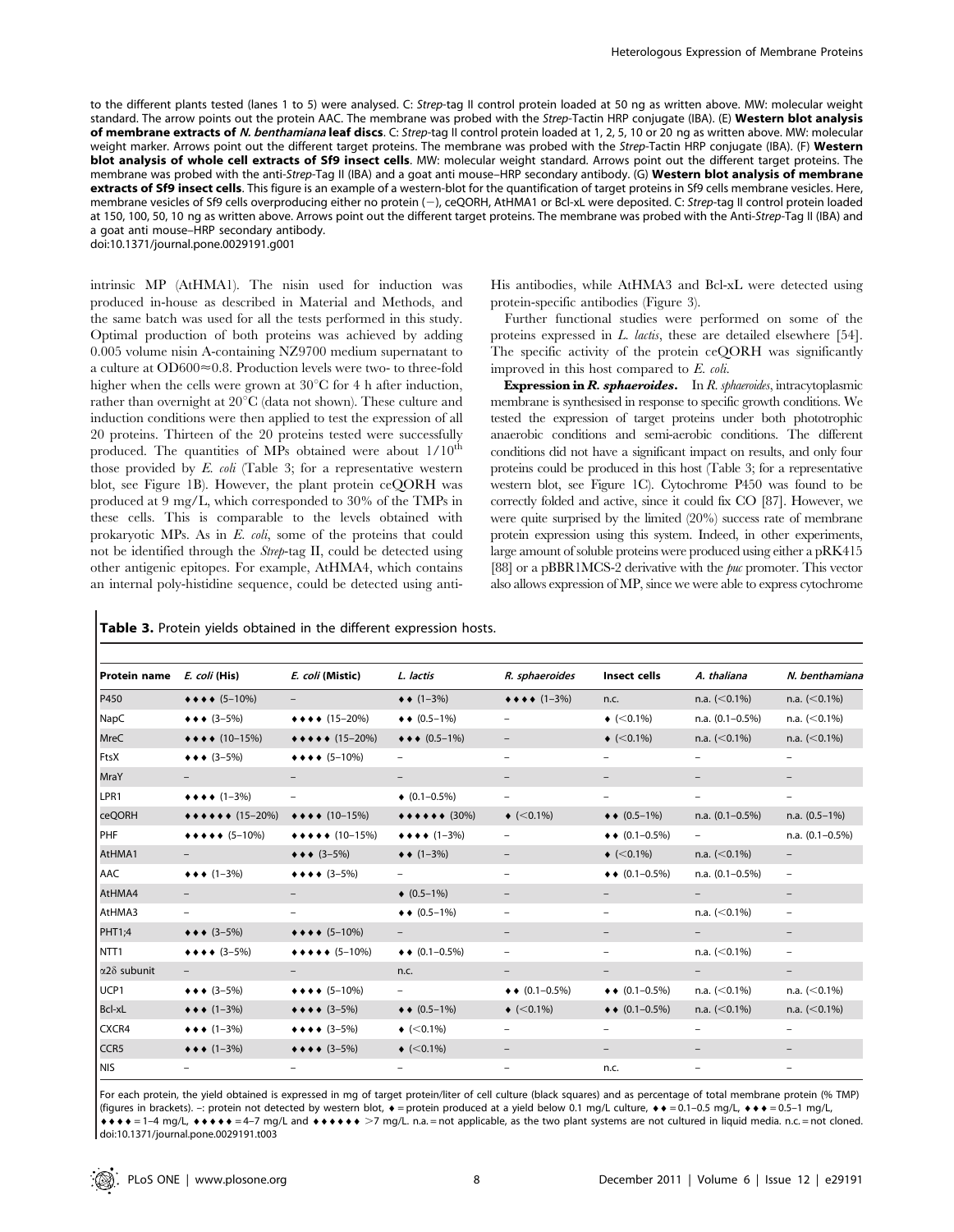

Figure 2. Isolation of the membrane fraction from E. coli cells. In this case extracts of E. coli cells overexpressing either the Mistic fusion of the protein NapC or the protein P450. cl stands for ''cleared lysate'' corresponding to the supernatant recovered after centrifugation, at 20,000  $q$ , of the cell lysate. hs and M stand for "high-speed supernatant'' and ''membrane fraction'', respectively, corresponding to the supernatant and the resuspended pellet recovered after ultracentrifugation, at 100,000 g, of the ''cleared lysate''. Arrows point out the different target proteins and the endogenous E. coli biotinylated protein BCCP. The membrane was probed with the Strep-Tactin HRP conjugate (IBA).

doi:10.1371/journal.pone.0029191.g002

 $bc1$  and to complement a cytochrome  $bc1$  null mutant (data not shown). Even more surprising was the lack of production of homologous NapC, the tetraheme electron donor of the periplasmic nitrate reductase, NapAB. To test whether this was due to the use of the Gateway cloning approach, we cloned the  $napC$  gene in the pBBR1MCS2 vector with the puc promoter using traditional cloning methods (Restriction enzyme and Ligase). This plasmid was able to restore the nitrate reductase activity in a  $R$ . sphaeroides napC null mutant, thus demonstrating effective expression of active NapC. This indicates that, with the Gateway



Figure 3. Particular cases of proteins detected in western blots using specific antibodies. For the detection of AtHMA4 by anti-His antibodies, AtHMA1 was also added on the blot as a positive control. Arrows point out the different target proteins. doi:10.1371/journal.pone.0029191.g003

expression system, the additional amino acids encoded by the  $attB1$ sequence (Table 2) may be a source of problems in this host. Alternatively, as we did not perform functional studies with the Gateway clones, the absence of protein detected by western blot could simply be the result of problems with Strep-tag II detection, as mentioned above for other proteins, rather than low expression or absence of product in this system. Whatever the case, this host is not an ideal candidate for Gateway-based protein expression of MPs in the conditions used in this study.

**Expression in A. thaliana.** In A. thaliana,  $50\%$  of the proteins tested were produced (Table 3, for a representative western blot, see Figure 1D). Surprisingly, not all the proteins originating from Arabidopsis were successfully expressed. This may be due to a detection problem, as discussed above. Alternatively, it may stem from silencing of the transgene by the host cells. For example, all the plants carrying the LPR1 transgene displayed a typical  $lpr1$  mutant phenotype, indicating that the endogenous LPR1 gene was also silenced (data not shown). The ubiquitous presence of biotinylated proteins in A. thaliana made it necessary to adapt conditions for the western blot analysis, such as by the use of specific blocking buffer and/or avidin prior to conjugate incubation, as described by Witte et al. [64]. As several Arabidopsis proteins were tested in this study, in some cases we checked whether the recombinant protein was correctly targeted to its native location (membrane). For instance, AAC is an ADP/ ATP transporter located in the inner mitochondrial membrane. Mitochondrial membranes were purified from the leaves of transgenic Arabidopsis plants overexpressing AAC using two different isolation procedures [89,90]. The presence of the recombinant protein was assessed by western blot using the Strep-Tactin HRP conjugate (Figure 4). While we found the procedure described by Brugière et al. [89] to be more efficient, in both cases the protein was enriched in the mitochondrial fraction compared to crude cell membranes, demonstrating efficient targeting of the recombinant protein to the organelle and indicating that the Strep-tag II did not interfere with its insertion into the membrane.



Figure 4. Homologous production of AAC in A. thaliana and presence of the recombinant protein in its original organelle, revealed by western blot. Mitochondria were isolated and enriched, from the leaves of 8 weeks old heterozygous Arabidopsis plants overexpressing the protein AAC, according to two isolation methods described by Keech et al. (lane 2) or by Brugière et al. (lane 4). Lanes 1 & 3 total membrane extracts before the mitochondria isolation treatments. C: Strep-tag II control protein loaded at 50 ng. The arrow points out the protein AAC. The membrane was probed with the Strep-Tactin HRP conjugate (IBA).

doi:10.1371/journal.pone.0029191.g004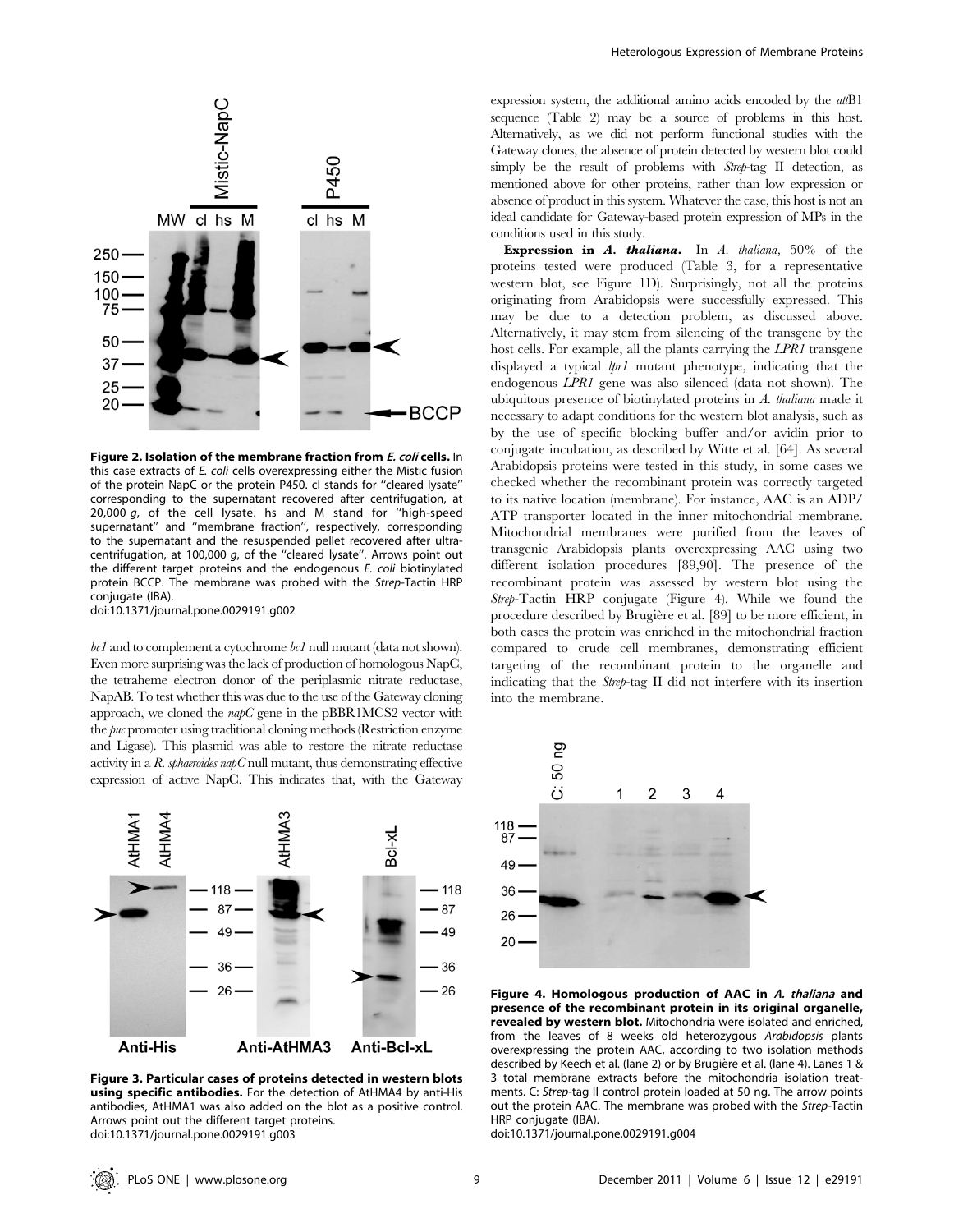Expression in N. benthamiana. Seven proteins were successfully expressed in N. benthamiana (Table 3), as shown for five of them in Figure 1E. These proteins are mainly peripheral proteins or proteins with only one predicted TM domain. A single protein with more than one predicted TM (UCP1 =  $6$  TM) was successfully produced. ceQORH was particularly well expressed in this system, to levels detectable on Coomassie gels (data not shown). All but one (PHF) of the proteins detected in  $N$ . benthamiana were also produced in A. thaliana, indicating that both hosts can be used almost equally successfully.

During optimisation of our experimental set-up for the overexpression of MPs in  $N$ . *benthamiana*, we observed that two conditions significantly influenced the levels and/or stability of several recombinant proteins: the growth stage of the plant, and the light intensity in the growth chamber. The expression levels of the recombinant MreC and ceQORH, in variations on the abovecited growth conditions, are shown in Figure 5 as examples of the effects of these parameters. Both MreC and ceQORH accumulate more in older plants than in young ones. Increased accumulation was also observed when young plants were grown under low light. Although we did not perform any further experiments to elucidate this phenomenon, it is possible that, since high light can induce oxidative stress in  $N$ . *benthamiana* [91], this may depress protein synthesis and/or accumulation.

Expression in Sf9 cells. As mentioned above, recombinant bacmids were obtained for 18 genes. A first set of expression tests was analysed by western blot on total extracts from cells infected with these bacmids (see an example in Figure 1F). Twelve proteins could be detected in whole-cell extracts, and their expression was also analysed on membrane vesicles (Figure 1G). The other 6 proteins (FtsX, MraY, AtHMA4, AtHMA3, a2d subunit, and CXCR4) were undetectable. Among the proteins expressed, AAC showed variable results between expression experiments, and even over time with the same sample. This suggests significant protein instability. NapC and LPR1, although expressed were mainly present in the unsolubilised material (see Materials and Methods); while PHT1;4, NTT1 and CCR5 all migrated at very high molecular weights, suggesting that they were aggregated (see Figure 1F for PHT1;4). Some of the proteins produced in this host were difficult to quantify for reasons including: very high background staining on western blots with membrane vesicles (NapC); poor transfer of aggregated protein forms (PHT1;4, NTT1 and CCR5), and; extremely low presence in the purified



Figure 5. Effect of plant age and light intensity on the expression of MreC and ceQORH in N. benthamiana. The N. benthamiana plants were grown under low light (60–120  $\mu$ E) or high light (240  $\mu$ E) before the infiltration with Agrobacterium. The young plants had 4 to 6 leaves whereas the old plants started to blossom. The membranes were then extracted and  $6.8 \mu$ g of total proteins were loaded on a gel and western-blotted. Y: young plant; O: old plant;  $(-)$ : light intensity of 60–120  $\mu$ E; (+): light intensity of 240  $\mu$ E. The membrane was probed with the Strep-Tactin HRP conjugate (IBA). doi:10.1371/journal.pone.0029191.g005

membrane fraction (LPR1). Taking all this into consideration, eight out of 18 proteins were correctly expressed at levels ranging from around 10–20  $\mu$ g/L of culture, for AtHMA1, NapC and MreC, to 330 µg/L, for ceQORH; Bcl-xL, PHF, UCP1 and AAC were produced at intermediate levels (Table 3). Although these levels are quite low compared to those produced in bacterial cultures, as mentioned above insect cells have certain advantages when expressing eukaryotic proteins, such as the ability to insert post-translational modifications and disulfide bridges. Thus, in functional tests, these cells might be a better choice.

#### **Discussion**

# Gateway vectors for cloning and expression

The cloning strategy chosen for this project, based on Gateway technology, enabled us to obtain expression vectors for the different systems in a convenient and very efficient manner (over 99% success). Adaptation of the manufacturer's protocol by an 8 fold reduction of the volumes and quantities of the components used in the BP and LR reactions also enabled us to significantly reduce the cost of the cloning with a maintained efficiency. However, Gateway does present some disadvantages; in particular, the specific attB recombination sites used for cloning introduce additional amino sequences at the N-terminus of the recombinant proteins. Because we decided to use the same ''entry'' clones for all the expression systems, for expression in bacterial systems, the Ribosome Binding Site (RBS) necessary for the translation as well as the initiation codon had to be present in the destination vector upstream of the attR1 sequence. After the LR Gateway reaction, the expression vector codes for a protein that contains 12 to 18 additional residues at its N-terminus (Table 2). Although short, this additional sequence has a net charge which could interfere with membrane insertion of the target proteins. A previous study demonstrated that shortened att recombination sites increased the success rate for MP expression in  $E$ . coli [72]. However, the influence of these extensions appears to be variable, depending on the topology of the tested proteins [92]. Indeed, in this study expression in  $E.$  coli was highly successful using this strategy  $(15$ proteins out of 20 detected in isolated membranes). In a previous study, we showed that the presence or absence of these sites did not affect the level of MP production in  $L$ . lactis [54]. However, the presence of these additional residues could affect expression in other bacterial hosts and perhaps explains the lower rate of success in R. sphaeroides. In mammalian cells, adding this extra sequence at the N-terminus of NIS protein has quite a negative effect, worse than the absence of a Kozak consensus sequence (data not shown). The addition of a Flag-tag epitope to the N-terminus of NIS also hampers its expression (yields, maturation) [93]. Because of these potential problems with protein expression, the constructs for expression in insect cells were designed not to contain the att sequence within the expressed protein. Among recombinatorial cloning methods, only MAGIC [94] and In-Fusion [95] enable seamless cloning, but these two methods require independent PCR products for every new construct and are thus not readily compatible with high-throughput approaches. A recent work by Geertsma and Dutzler [20] presents an elegant new system termed fragment exchange (FX) cloning, which enables subcloning into multiple expression vectors and introduces only a single amino acid to either side of the protein. FX cloning will most probably become very popular in a near future, but for the time being, no compatible vectors are yet commercially available and plasmids need to be constructed and adapted to the technique. To conclude on the cloning strategy, given the efficiency of the cloning step and the number of ORFeome projects (and thus the huge number of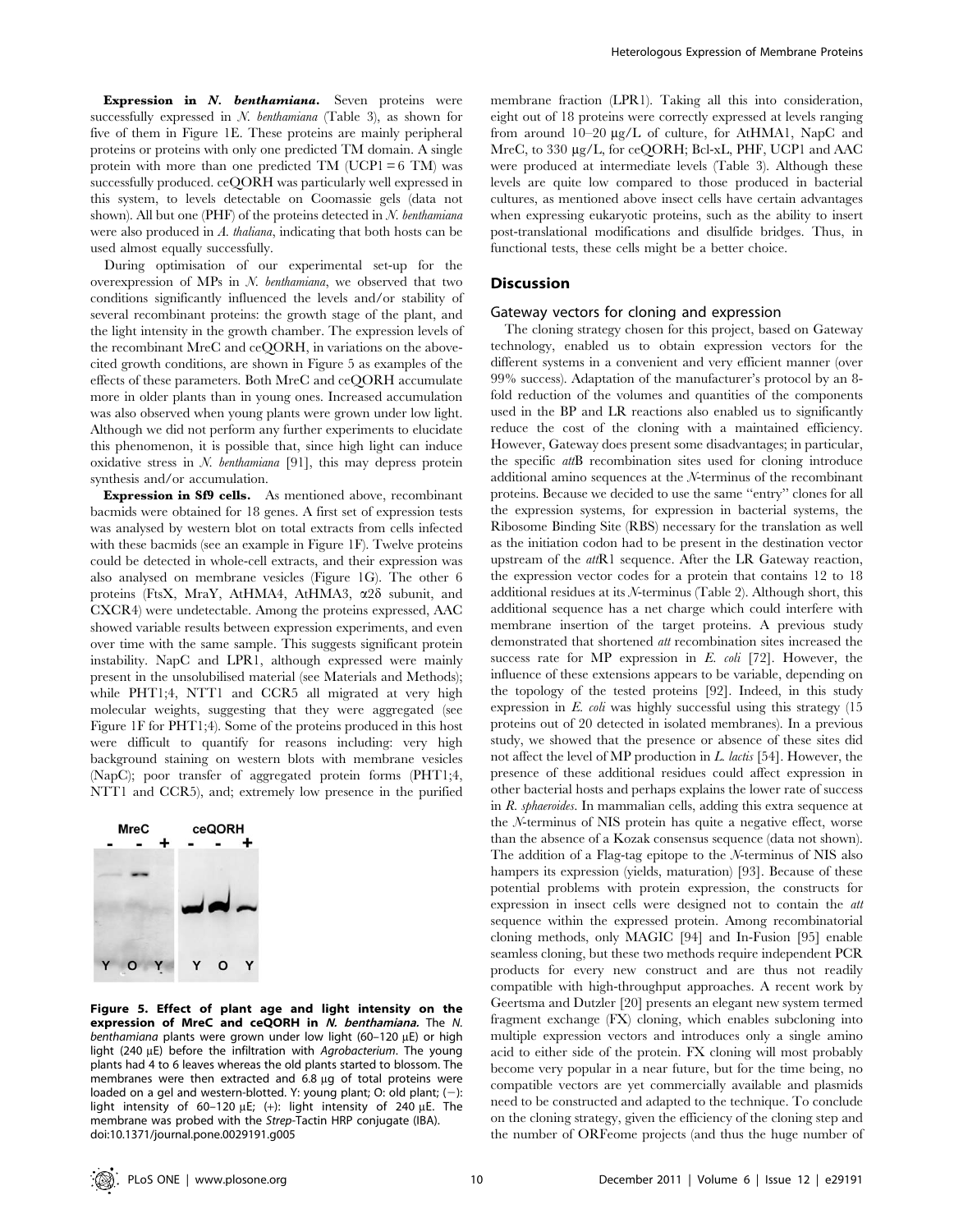readily available entry clones) for which Gateway technology has been successfully exploited (for some recent examples see [24–27]), we recommend its use when cloning a large number of target genes in various vectors.

# Strep-tag II to reveal protein expression

In this study, the 20 proteins were labelled with a Strep-tag II sequence (Trp-Ser-His-Pro-Gln-Phe-Glu-Lys). This tag binds strongly to an engineered streptavidin derivative called Strep-Tactin. It enables fast and simple one-step purification, and is compatible with a wide range of detergents commonly used for the solubilisation of membrane proteins [96]. Comparison of a range of affinity tags to purify recombinant proteins from various cell types also revealed that the Strep-tag offered the best compromise in terms of purity and costs [97]. In our case, the tag was mainly used for target detection in western blotting, to determine the expression level of the proteins. The main reason why we chose Strep-tag II over the more commonly used  $His<sub>6</sub>$ -tag is that a large number of plant proteins contain natural polyhistidine sequences that could lead to false positive responses with anti-His antibodies. This would also hinder the detection of poorly expressed proteins. In addition, commercial anti-Strep HRP-conjugates or antibodies were available, together with protein standards for blot calibration in all the laboratories involved in this project. Despite all these arguments in favour of Strep-tag II, analysis of overexpressed proteins in A. thaliana and Sf9 cells was difficult because a large number of endogenous biotinylated proteins were present and revealed by the Strep-Tactin conjugates used for detection in western blots. In these systems, additional blocking steps were required, to saturate the biotinylated proteins with avidin. In other systems, however, these endogenous biotinylated proteins were an advantage. For example, in E. coli, the biotinylated BCCP protein was used to control for membrane isolation (Figure 2) while, in L. lactis, several endogenous membrane proteins are biotinylated and could be used as protein loading controls for western blots (Figure 1B).

The topology of some proteins in this study is still unknown, and could be modified when they are produced in heterologous systems. We could not therefore predict which protein extremity would be cytoplasmic. This was another reason to avoid using polyhistidine tags, which can be positively charged at physiological pHs. A positive charge is not theoretically favourable to insertion in, or passage through, membranes. In contrast, the Strep-tag II is neutral [92]. Despite this, all the constructs expressed in E. coli had an  $N$ -terminal  $His<sub>6</sub>$ -tag and this had no apparent deleterious effect given the high success rate and protein yields in this host. However, it is possible that these yields could have been further improved if the tag had not been included.

We do not know whether the failed detections in western blots were due to an absence of protein expression, or to loss or inaccessibility of the Strep-tag II. In several cases (FtsX, AtHMA3, AtHMA4, Bcl-xL) the protein was detected using other antigenic epitopes (anti-His or protein-specific antibodies) (Figure 3). Therefore, it should be kept in mind that failed detection does not necessarily indicate failed expression. To avoid this type of problem, it is advisable to use different methods of detection, or to modify the protein construct, for example, by moving the tag to the other extremity, or adding extra linkers between the tag and the protein. In another study, modified constructs of AtHMA3 and AtHMA4 which placed the Strep-tag II at the Cterminus were engineered for expression in L. lactis. These proteins were detected normally using Strep-Tactin [54]. However, in this parallel screening procedure, it was necessary to limit the number of constructs to be tested (already 120) by making

choices, these may cause our results to appear poorer than they are in reality.

#### Influence of protein properties on expression

Six expression systems, three prokaryotic (E. coli, L. lactis and R. sphaeroides) and three eukaryotic (A. thaliana, N. benthamiana and Sf9 cells), were evaluated for their ability to overexpress a set of 20 MPs in this study. Besides their scientific importance, the different proteins were selected to cover a broad range of protein families, source organisms, topologies and functions. Of the 20 MPs, 17 (85%) were produced in at least one of the expression hosts; at levels compatible with further functional and even structural studies in some cases  $(70\% > 1 \text{ mg/L})$ . However, as shown in Table 3, the expression results were extremely variable. Proteins with a large number of predicted TMs or a large MW were generally less successful (Figure 6A). However, the trend in individual systems sometimes differed from the global picture (Figures S2 and S3). All the peripheral, and most IMPs containing between one and six predicted transmembrane helices, were successfully overexpressed. However, for IMPs with higher numbers of TMs, the outcome was more random, and these were often not expressed at all, which is consistent with previous studies [98,99]. The size of the proteins is expected to affect their expression, as smaller proteins necessarily contain fewer TMs, and in our selection all seven proteins of less than 35 kDa contain a maximum of six predicted TMs. These two parameters could explain why some proteins were (or were not) expressed in all the systems tested. For instance, ceQORH was produced in high quantities in all systems. It is a peripheral, rather hydrophilic protein, and, as previously demonstrated [54,100,101], only interacts with the membrane through electrostatic interactions. Bcl-xL, contains only one predicted TM, and was also well expressed. On the other hand, among the proteins not expressed, "α2δ subunit" has only one predicted TM but a molecular weight over 120 kDa, while MraY and NIS are predicted to have 10 and 13 TMs respectively.

The organism of origin of the protein (including eukaryote versus prokaryote) did not appear to have a significant influence on the efficiency of expression (Figure 6B). Heterologous expression was often successful, and homologous expression sometimes failed, as in the cases of R. sphaeroides and A. thaliana.

When working with large and/or highly hydrophobic MPs, none of the hosts tested really stood out, with maybe a small exception for L. lactis, but the statistics are too small to really conclude. With these proteins one should thus expect that successful expression will require more effort and should focus on optimising the expression conditions (level and time of induction, temperature, additive in the growth medium like glycerol or sucrose…). For example, in the work by Wagner et al. [37] describing the E. coli strain Lemo21(DE3), the authors clearly demonstrated that variations of growth conditions could significantly impact on the levels of expression. In a parallel screening, choices need to be made and the number of growth conditions tested is limited. In this study, prior to the screen, several conditions were tested in the different hosts, with one or more proteins to define standard expression conditions that were finally used for all proteins. These conditions were therefore most probably not optimal in all cases. Then, after identification of the most suitable expression system for one candidate protein, it may also be required to further optimise specific expression conditions.

#### Mistic, a boost in E. coli expression

Overall, the best expression results in terms of success rate and protein amounts were obtained with  $E$ . *coli* (protein yields  $>1$  mg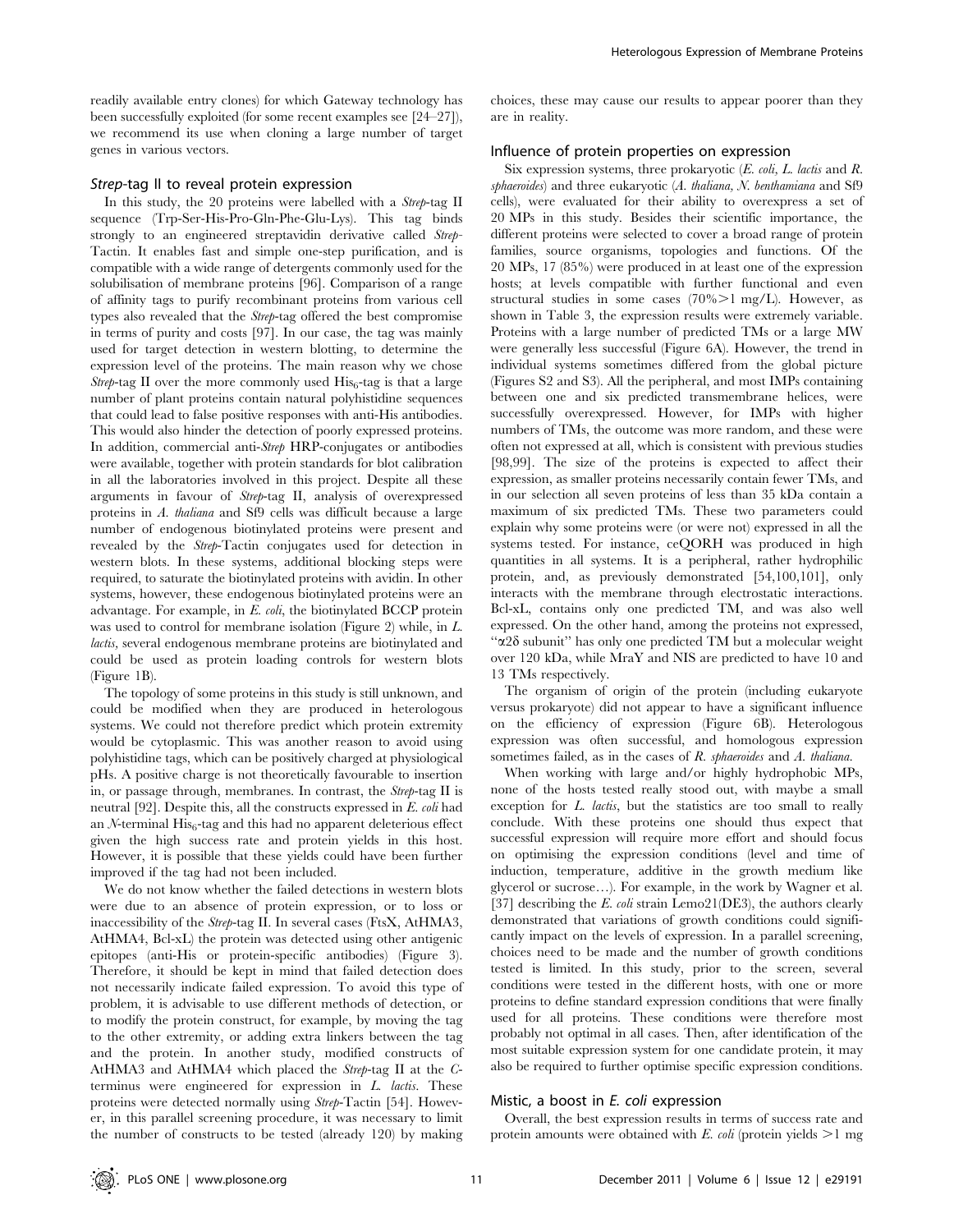

Figure 6. Influence of protein properties on expression. (A) Influence of the protein size and the number of TMs on the expression success rate. The triangles represent each proteins and their colour the success with which they were expressed in the different expression systems. Red = protein expressed in none or only one of the expression systems. Yellow = protein expressed in two or three of the expression systems. Green = protein expressed in four to six of the expression systems. (B) Influence of the origin of proteins on the expression in the different systems. The bars represent the percentage of positively expressed proteins in each expression host for a given category. Light blue: E. coli; Red: L. lactis; Yellow: R. Sphaeroides; Green: A. thaliana; Dark blue: N. benthamiana, Orange: insect cells. Global expression represents the percentage of positively expressed proteins in all expression hosts for a given category. doi:10.1371/journal.pone.0029191.g006

protein/L culture for 14 proteins). Many possible fusion tags or proteins such as GST, MBP, NusA or Mistic [30,39] have been described in the literature, however no system is perfect and can solve all the problems. Mistic seems to act like a signal sequence that targets the proteins to the inner membrane of  $E$ . *coli*. Its properties and the good results obtained by others with Mistic fusions [39,40,43,45] determined our choice to use it in this study. In our hands too, Mistic had a positive effect and significantly increased the yields obtained for all the 12 IMPs produced in E.

coli. In a recent report, Leviatan et al. [102] presented the use of two hydrophilic bacterial proteins, YaiN and YbeL, for membrane targeting of cargo proteins and compared these fusions tags with Mistic. The yields obtained were equivalent, or even better in one case than with Mistic, but the approach used was combinatorial, testing 8 different constructs for each target protein to find the best combination. This was not suitable for use here. In any case, given the good results obtained here and elsewhere with Mistic, we consider that the strategy applied here was more efficient and less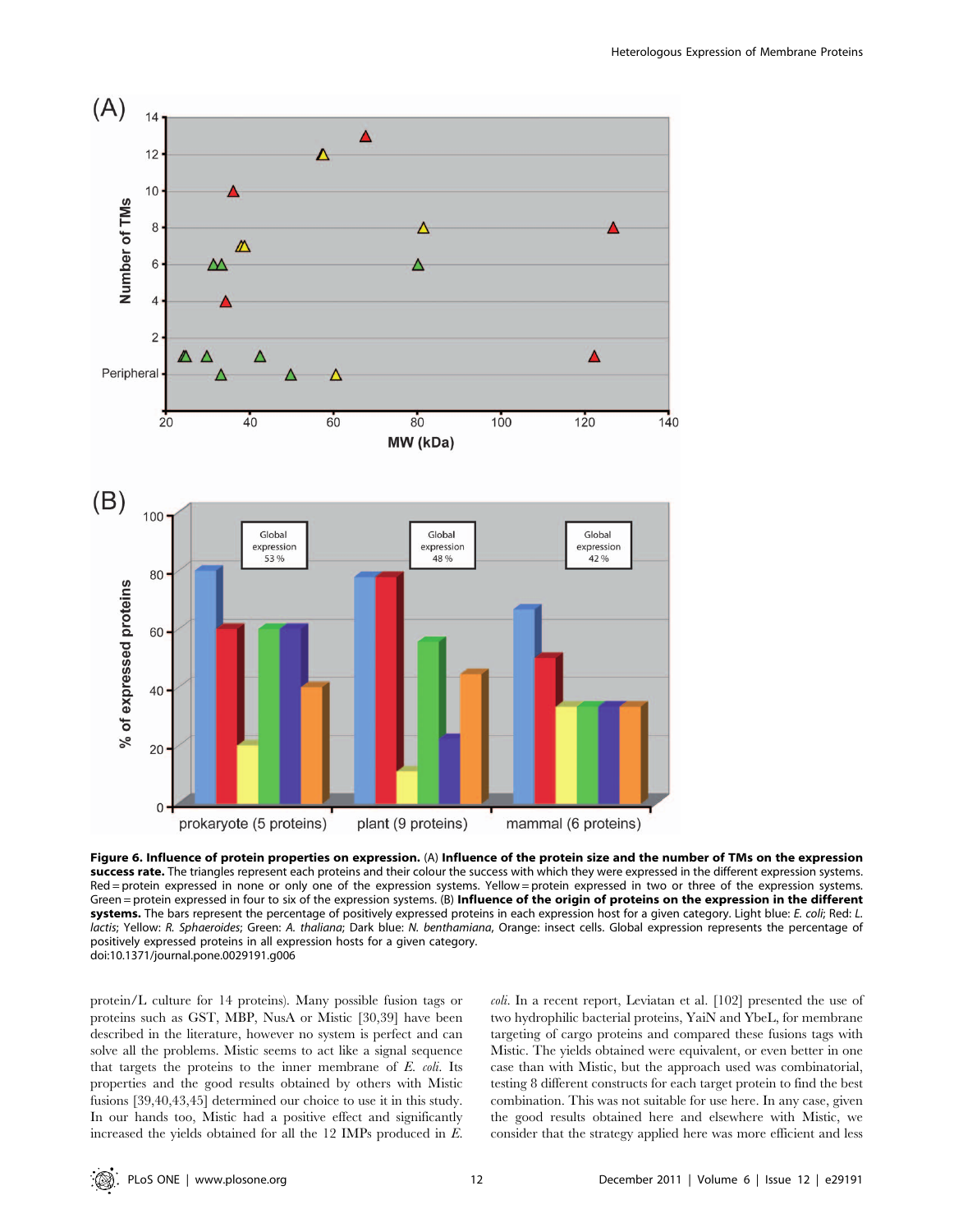laborious. Interestingly, when Mistic was fused to the three peripheral MPs in this study, it had a negative effect, significantly reducing the yields of protein recovered with the plasma membrane. This leads us to hypothesise that Mistic might not just address the proteins to the membrane, but actually force them into the lipid bilayer. Since peripheral proteins are quite hydrophilic and interact with the membrane mainly through electrostatic interactions, being forced into the hydrophobic environment of the membrane, because of fusion to Mistic, could thus be unfavourable.

#### L. lactis, an efficient and valuable alternative to E. coli

In terms of success rate and protein yields, L. lactis also gave good results. Together with E. coli, it proved to be an adequate system for the expression of A. thaliana MPs (Figure 6B) but, in this case, without requiring fusion to Mistic-type tags. We believe that this is due to the fact that both  $L$ . lactis and  $A$ . thaliana have very similar GC-content in their genome, as well as similar amounts and types of glycolipids in their membranes [54]. Moreover, even produced at very low levels in L. lactis (around 0.2% of TMP), some recombinant MPs were active in this system [54]. The difference in protein yields obtained with the two bacteria could be explained by the limited capacity of  $L$ . *lactis* to accumulate branched-chain amino acids, thus limiting overexpression in this host  $[103]$ . L. lactis appears to be complementary to E. coli: the 17 MPs expressed (including all the MPs from A. thaliana), could be produced in at least one of these two bacteria. The three proteins that failed to express in these bacteria (MraY,  $\alpha$ 2 $\delta$  subunit and NIS) also failed in all the other systems tested. For the less hydrophobic MPs, the two systems were equivalent: all the peripheral proteins and those containing a single predicted TM were produced in both bacteria. In contrast, MPs with higher numbers of TMs (UCP1, AAC and PHT1;4) were only produced in E. coli, whereas AtHMA3 and AtHMA4, as well as AtHMA1 (without the Mistic tag), were only detectable in L. lactis. Thus, L. lactis is an efficient expression system and it should be considered as an alternative when overexpression fails in E. coli.

#### The benefits of homologous and eukaryotic expression

With heterologous protein expression the recombinant protein produced does not always truly resemble the native protein. Conditions that produce the largest amount of protein do not necessarily generate functional proteins [7,29,104–106] and, in many cases, proteins are only functional after post-translational modification, such as through glycosylation and formation of disulfide bonds. Although several prokaryotic strains have been developed to overcome some of these hurdles (e.g. E. coli trxB mutants or E. coli glycosylation enabled mutants [107]), eukaryotic systems are sometimes necessary. Three eukaryotic hosts were selected in this project (A. thaliana, N. benthamiana, Sf9). A. thaliana enabled homologous expression of several proteins (9 out of 20 originate from this organism) and it allowed us to show that the protein AAC was correctly targeted to mitochondria (Figure 4). Different approaches to protein production were used in the two plant systems. In A. thaliana stable cell lines were generated, while in N. Benthamiana transient agro-infiltration was used. Equivalent yields were obtained for proteins expressed in both systems, but more targets were produced in A. thaliana. However, the faster turnaround time with transient agro-infiltration is a great advantage, and facilitates screening for optimal production conditions (e.g. light intensity). In Sf9 cells, eight proteins were correctly overexpressed, and all five well-expressed proteins were of eukaryotic origin. Nonetheless the rat  $\alpha$ 28 subunit and human CXCR4 proteins were not expressed at all, and human CCR5 was

produced in an aggregated form. This suggests that insect cells are not necessarily able to handle mammalian proteins properly.

Based on these results, and those discussed above for bacterial protein expression, prokaryotic and eukaryotic systems are complementary. Even though compared to  $E$ .  $\omega h$ , the expression levels in the other systems are generally lower, a significant number of targets could however be expressed, proving that L. lactis, R. sphaeroides, A. thaliana or N. benthamiana are valuable alternatives to more conventional expression hosts and can be considered for expression of membrane proteins. Most of these systems can be rather easily implemented in a laboratory. L. lactis and R. sphaeroides systems require similar handling procedures and instrumentations that are used for E. coli. Many commercial alternatives are available for expression in insect cells and the protocols are well established. However, insect cells culture medium is three to four times more expensive than E. coli medium. The agroinfiltration procedure required for expression in N. benthamiana is rather simple and well described in the literature [62,108]. Plant culturing requires an illuminated growth chamber, but doesn't cause major problems and a few days training in an expert laboratory should be sufficient to learn the necessary techniques. On the other hand, the procedures described here for expression in A. thaliana and the obtention of stable lines requires much more time and expertise, and one should consider a collaboration with an appropriate laboratory.

Protein activity also needs to be evaluated to choose the appropriate expression system for further functional studies.

# Towards functional characterisation of the recombinant proteins produced

Overexpression of membrane proteins is a challenge in itself. Many groups aiming to characterise one of these difficult membrane proteins, must first test the efficiency of various expression systems before any functional characterisation can be performed. In this study, we intentionally focused on the expression yields of the 20 proteins tested, and on the ability of the six different hosts to produce our target proteins. Indeed, a good expression yield is a prerequisite for most biochemical and biophysical experiments as it more or less determines the final purity, concentration in solution, amount of protein available, cost of production, etc. In addition, in some cases, producing enough protein, whether functional or not, is a goal in itself. These proteins can be used to develop precious tools such as, for example, antibodies that usually work better than antibodies raised against shorter synthetic peptides. In this study, we also chose to study quite a diverse range of proteins (size, hydrophobicity, origin) with different known or predicted activities, even though, for many of them, no functional assays had yet been performed. For most of these proteins, functional characterisation represents a stand-alone project and it would not be possible to perform it for the 120 host/protein combinations described here.

In parallel studies, the functionality of some of the proteins produced during the present study has been analysed in one or more expression hosts. Thus, ceQORH proved to be active when produced in either E. coli or L. lactis, but its specific activity was higher in L. lactis, and the protein could be purified without difficulty using either the His-tag or the Strep-tag II [54]. The activity of AAC, produced in E. coli, was also tested, it was found to transport radioactive ATP, and was also sensitive to variations in NaCl concentration [77]. The functionality of NTT1 in the two bacterial systems  $(E. \text{ coli} \text{ and } L. \text{ lactis} )$  and the influence of fusion to Mistic fusion (in E. coli) were also analysed. This protein was active in both in E. coli and L. lactis [54,76]. When produced in E. coli, the protein could be purified to homogeneity and, by optimising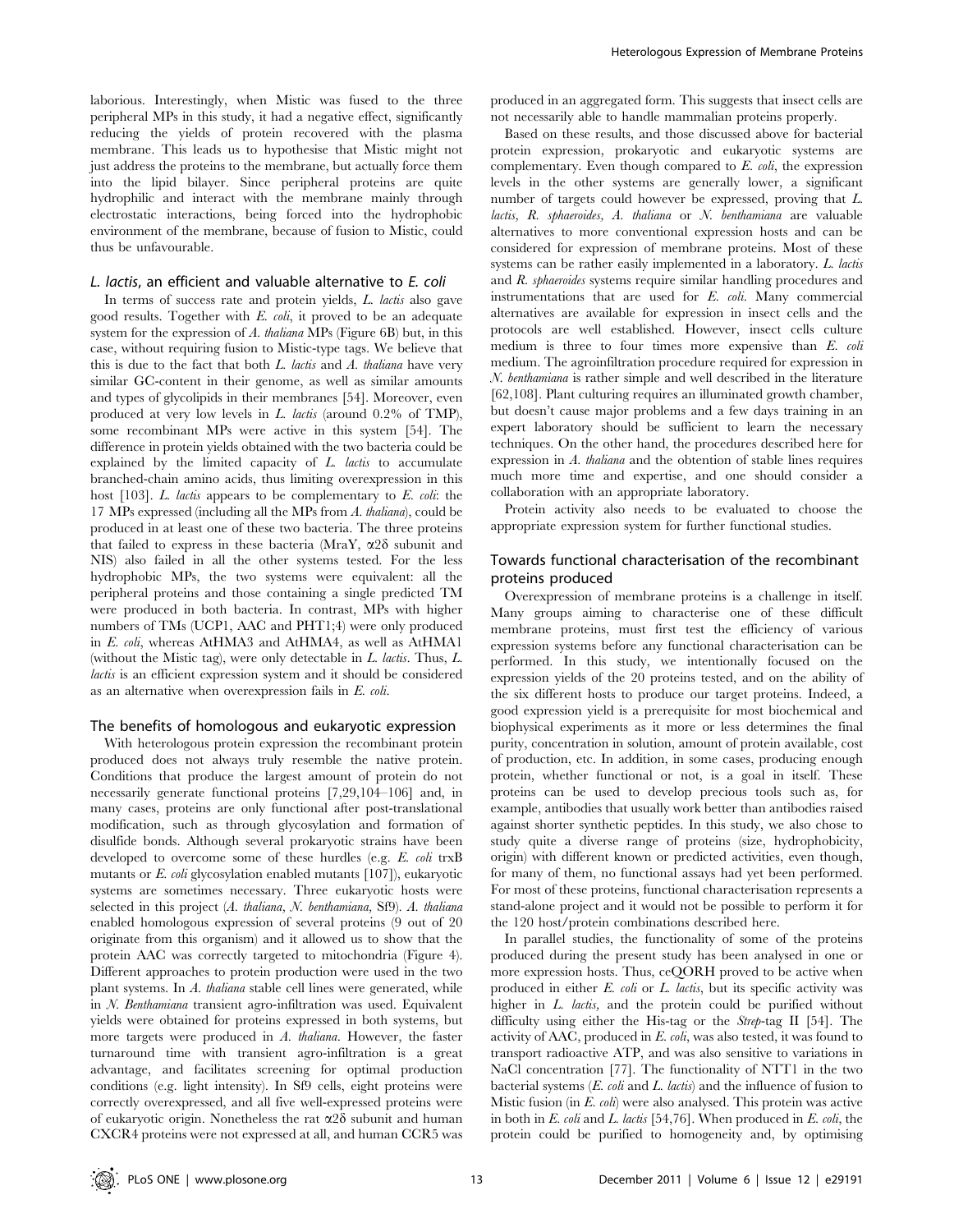growth conditions, the Mistic fusion led to a 16-fold increase in protein yield. Although the transport activity of the fusion protein was impaired in E. coli membranes, cleavage of the Mistic moiety in vivo delivered a functional transporter, proving that the Mistic strategy is a valuable approach [76]. Last but not least, of the four plant heavy metal ATPases tested in  $L$  lactis, two were efficiently produced and purified from this host [54]. This system was also recently used to perform the first biochemical characterisation of a plant copper ATPase [109].

#### Conclusion

This study compared several approaches for the overexpression of a variety of recombinant membrane proteins in six expression hosts. Our success rate was high, with 17 out of 20 proteins tested expressed in at least one system, but large and very hydrophobic proteins remained however hard to express whatever the host used. It is therefore important to keep in mind that optimisation of expression conditions can greatly improve the yields of protein produced and it should be thoroughly undertaken after selecting the host. If a first screen fails to identify an appropriate expression system for a given target protein, optimisation of growth conditions could then be attempted in one of the most successful hosts presented here, e.g. E. coli or L. lactis.

The different systems present various advantages. Very good yields (several mg protein/L culture) could be obtained with E. coli, especially when Mistic fusions were used. But it is important to gather topological information on the target before fusing it to Mistic, as fusion with peripheral MPs was detrimental for the three proteins tested. Therefore, Mistic should only be considered as an aide to correct membrane targeting of IMPs. L. lactis was an appropriate host for the expression of plant MPs, as well as a good alternative to E. coli when expression fails in this system. We demonstrated homologous expression in A. thaliana to be beneficial, as it allows the investigation of subcellular targeting (as for ACC here). The baculovirus system was less efficient than E. coli or L. lactis, both in terms of number of expressed proteins and quantity of protein produced, but is nonetheless a good system (eight proteins expressed, five with a reasonable yield, out of 18 successfully cloned candidates). Moreover, insect cells appear to be more useful for the production of functional proteins with specific post-translational modifications, as are the other eukaryotic hosts: A. thaliana and N. benthamiana.

In this work, we have developed a certain number of methods to increase the throughput and rationalise the screening of MP overexpression in both prokaryotic and eukaryotic systems. This systematic approach was efficient since less conventional expression systems proved to be valuable alternatives and, as discussed above, besides A. thaliana all other systems can be rather easily implemented in other laboratories. We believe that the evaluation of expression systems presented here is a useful starting guide for

#### References

- 1. Lacapère J-J, Pebay-Peyroula E, Neumann J-M, Etchebest C (2007) Determining membrane protein structures: still a challenge! Trends Biochem Sci 32: 259–270. doi:10.1016/j.tibs.2007.04.001.
- von Heijne G (2007) The membrane protein universe: what's out there and why bother? J Intern Med 261: 543–557. doi:10.1111/j.1365-2796.2007.01792.x.
- 3. McLuskey K, Roszak AW, Zhu Y, Isaacs NW (2010) Crystal structures of allalpha type membrane proteins. Eur Biophys J 39: 723–755. doi:10.1007/ s00249-009-0546-6.
- 4. Wagner S, Bader ML, Drew D, de Gier J-W (2006) Rationalizing membrane protein overexpression. Trends Biotechnol 24: 364–371. doi:10.1016/ j.tibtech.2006.06.008.
- 5. White SH (2009) Biophysical dissection of membrane proteins. Nature 459: 344–346. doi:10.1038/nature08142.
- 6. Tate CG (2001) Overexpression of mammalian integral membrane proteins for structural studies. FEBS Lett 504: 94–98.

biologists aiming to produce their favourite membrane protein in amounts compatible with further biochemical and structural characterisation.

# Supporting Information

Figure S1 The successive cloning steps in the Gateway technology. The Gateway Technology uses the  $\lambda$  recombination system to facilitate transfer of heterologous DNA sequences (flanked by modified att sites) between vectors. BP Reaction: Facilitates recombination of an attB-PCR product with an attPcontaining donor vector to create an attL-containing entry clone. This reaction is catalysed by BP Clonase. LR Reaction: Facilitates recombination of an *att*L-containing entry clone with an *att*Rcontaining destination vector to create an attB-containing expression clone. This reaction is catalysed by LR Clonase. (TIF)

Figure S2 Influence of the number of TMs on the expression in the different systems. The bars represent the percentage of positively expressed proteins in each expression host for a given category. Light blue: E. coli; Red: L. lactis; Yellow: R. Sphaeroides; Green: A. thaliana; Dark blue: N. benthamiana, Orange: insect cells. Global expression represents the percentage of positively expressed proteins in all expression hosts for a given category.



Figure S3 Influence of the protein size on the expression in the different systems. The bars represent the percentage of positively expressed proteins in each expression host for a given category. Light blue: E. coli; Red: L. lactis; Yellow: R. Sphaeroides; Green: A. thaliana; Dark blue: N. benthamiana, Orange: insect cells. Global expression represents the percentage of positively expressed proteins in all expression hosts for a given category. (TIF)

# Acknowledgments

We thank Marjolaine Noirclerc-Savoye and Benoit Gallet (RoBioMol platform, Institut de Biologie Structurale J.P Ebel, Grenoble, France) for their technical advices, as well as Martin Kieffer (University of Leeds, UK) and François Parcy (iRTSV/LPCV, Grenoble, France) for the pAlligator3 vector. We thank Carlo Petosa for comments on the manuscript.

# Author Contributions

Conceived and designed the experiments: JJ DP ED MS TD EPP TV NR. Performed the experiments: FB AFB NP SD PH SB JBR DS DSB. Analyzed the data: FB AFB NP SD PH SB JBR DS DSB PR DP ED MS TD EPP TV NR. Contributed reagents/materials/analysis tools: DSB PR DP ED MS TD EPP TV NR. Wrote the paper: FB AFB ED MS TD NR.

- 7. Tate CG, Haase J, Baker C, Boorsma M, Magnani F, et al. (2003) Comparison of seven different heterologous protein expression systems for the production of the serotonin transporter. Biochim Biophys Acta 1610: 141–153.
- 8. Reeves PJ, Kim J-M, Khorana HG (2002) Structure and function in rhodopsin: a tetracycline-inducible system in stable mammalian cell lines for high-level expression of opsin mutants. Proc Natl Acad Sci USA 99: 13413–13418. doi:10.1073/pnas.212519199.
- 9. Kunji ERS, Slotboom D-J, Poolman B (2003) Lactococcus lactis as host for overproduction of functional membrane proteins. Biochim Biophys Acta 1610: 97–108.
- 10. Kunji ERS, Chan KW, Slotboom DJ, Floyd S, O'Connor R, et al. (2005) Eukaryotic membrane protein overproduction in Lactococcus lactis. Curr Opin Biotechnol 16: 546–551. doi:10.1016/j.copbio.2005.08.006.
- 11. Lundstrom K (2003) Semliki Forest virus vectors for rapid and high-level expression of integral membrane proteins. Biochim Biophys Acta 1610: 90–96.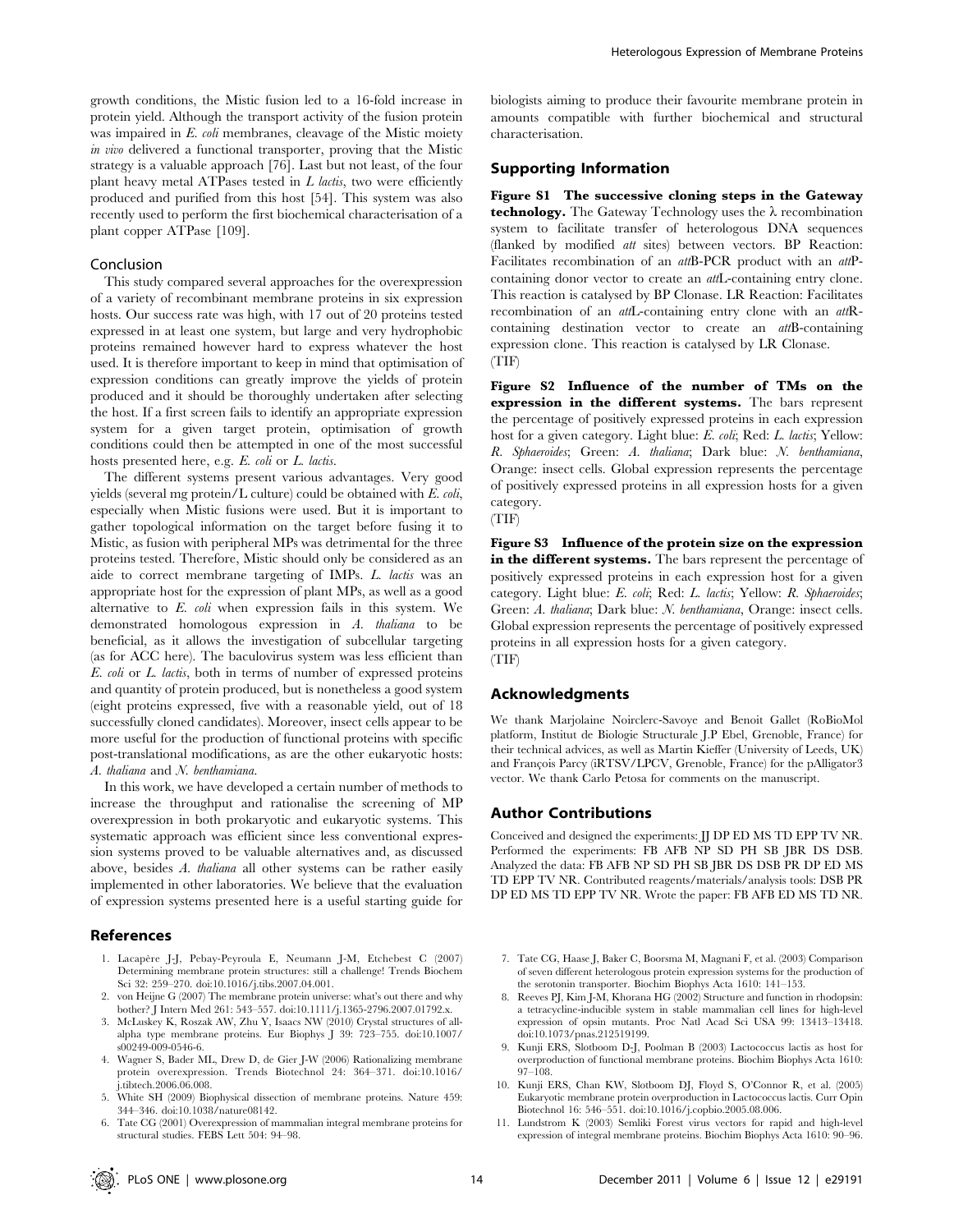- 12. Lundstrom K, Wagner R, Reinhart C, Desmyter A, Cherouati N, et al. (2006) Structural genomics on membrane proteins: comparison of more than 100 GPCRs in 3 expression systems. J Struct Funct Genomics 7: 77–91. doi:10.1007/s10969-006-9011-2.
- 13. Miroux B, Walker JE (1996) Over-production of proteins in Escherichia coli: mutant hosts that allow synthesis of some membrane proteins and globular proteins at high levels. J Mol Biol 260: 289–298. doi:10.1006/jmbi.1996.0399.
- 14. Hartley JL (2006) Cloning technologies for protein expression and purification. Curr Opin Biotechnol 17: 359–366. doi:10.1016/j.copbio.2006.06.011.
- 15. Hunt I (2005) From gene to protein: a review of new and enabling technologies for multi-parallel protein expression. Protein Expr Purif 40: 1–22. doi:10.1016/ j.pep.2004.10.018.
- 16. Koehn J, Hunt I (2009) High-Throughput Protein Production (HTPP): a review of enabling technologies to expedite protein production. Methods Mol Biol 498: 1–18. doi:10.1007/978-1-59745-196-3\_1.
- 17. Lesley SA (2009) Parallel methods for expression and purification. Meth Enzymol 463: 767–785. doi:10.1016/S0076-6879(09)63041-X.
- 18. Walhout AJ, Temple GF, Brasch MA, Hartley JL, Lorson MA, et al. (2000) GATEWAY recombinational cloning: application to the cloning of large numbers of open reading frames or ORFeomes. Meth Enzymol 328: 575–592.
- 19. Colwill K, Wells CD, Elder K, Goudreault M, Hersi K, et al. (2006) Modification of the Creator recombination system for proteomics applications– improved expression by addition of splice sites. BMC Biotechnol 6: 13. doi:10.1186/1472-6750-6-13.
- 20. Geertsma ER, Dutzler R (2011) A versatile and efficient high-throughput cloning tool for structural biology. Biochemistry 50: 3272–3278. doi:10.1021/ bi200178z.
- 21. Eshaghi S, Hedrén M, Nasser MIA, Hammarberg T, Thornell A, et al. (2005) An efficient strategy for high-throughput expression screening of recombinant integral membrane proteins. Protein Sci 14: 676–683. doi:10.1110/ ps.041127005.
- 22. Bechtel S, Rosenfelder H, Duda A, Schmidt CP, Ernst U, et al. (2007) The full-ORF clone resource of the German cDNA Consortium. BMC Genomics 8: 399. doi:10.1186/1471-2164-8-399.
- 23. Yashiroda Y, Matsuyama A, Yoshida M (2008) New insights into chemical biology from ORFeome libraries. Curr Opin Chem Biol 12: 55–59. doi:10.1016/j.cbpa.2008.01.024.
- 24. Dahlroth S-L, Lieu V, Haas J, Nordlund P (2009) Screening colonies of pooled ORFeomes (SCOOP): a rapid and efficient strategy for expression screening ORFeomes in Escherichia coli. Protein Expr Purif 68: 121–127. doi:10.1016/ j.pep.2009.07.010.
- 25. Matsuyama A, Yoshida M (2009) Systematic cloning of an ORFeome using the Gateway system. Methods Mol Biol 577: 11–24. doi:10.1007/978-1-60761- 232-2\_2.
- 26. Pellet J, Tafforeau L, Lucas-Hourani M, Navratil V, Meyniel L, et al. (2010) ViralORFeome: an integrated database to generate a versatile collection of viral ORFs. Nucleic Acids Res 38: D371–D378. doi:10.1093/nar/gkp1000.
- 27. Rajagopala SV, Yamamoto N, Zweifel AE, Nakamichi T, Huang H-K, et al. (2010) The Escherichia coli K-12 ORFeome: a resource for comparative molecular microbiology. BMC Genomics 11: 470. doi:10.1186/1471-2164-11- 470.
- 28. Hartley JL, Temple GF, Brasch MA (2000) DNA cloning using in vitro sitespecific recombination. Genome Res 10: 1788–1795.
- 29. Midgett CR, Madden DR (2007) Breaking the bottleneck: eukaryotic membrane protein expression for high-resolution structural studies. J Struct Biol 160: 265–274. doi:10.1016/j.jsb.2007.07.001.
- 30. Junge F, Schneider B, Reckel S, Schwarz D, Dötsch V, et al. (2008) Large-scale production of functional membrane proteins. Cell Mol Life Sci 65: 1729–1755. doi:10.1007/s00018-008-8067-5.
- 31. Freigassner M, Pichler H, Glieder A (2009) Tuning microbial hosts for membrane protein production. Microb Cell Fact 8: 69. doi:10.1186/1475- 2859-8-69.
- 32. Sørensen HP (2010) Towards universal systems for recombinant gene expression. Microb Cell Fact 9: 27. doi:10.1186/1475-2859-9-27.
- 33. Panneels V, Kock I, Krijnse-Locker J, Rezgaoui M, Sinning I (2011) Drosophila photoreceptor cells exploited for the production of eukaryotic membrane proteins: receptors, transporters and channels. PLoS ONE 6: e18478. doi:10.1371/journal.pone.0018478.
- 34. Mizutani K, Yoshioka S, Mizutani Y, Iwata S, Mikami B (2011) Highthroughput construction of expression system using yeast Pichia pastoris, and its application to membrane proteins. Protein Expr Purif 77: 1–8. doi:10.1016/ j.pep.2010.12.009.
- 35. Sahdev S, Khattar SK, Saini KS (2008) Production of active eukaryotic proteins through bacterial expression systems: a review of the existing biotechnology strategies. Mol Cell Biochem 307: 249–264. doi:10.1007/ s11010-007-9603-6.
- 36. Terpe K (2006) Overview of bacterial expression systems for heterologous protein production: from molecular and biochemical fundamentals to commercial systems. Appl Microbiol Biotechnol 72: 211–222. doi:10.1007/ s00253-006-0465-8.
- 37. Wagner S, Klepsch MM, Schlegel S, Appel A, Draheim R, et al. (2008) Tuning Escherichia coli for membrane protein overexpression. Proc Natl Acad Sci USA 105: 14371–14376. doi:10.1073/pnas.0804090105.
- 38. Drew D, Lerch M, Kunji E, Slotboom D-J, de Gier J-W (2006) Optimization of membrane protein overexpression and purification using GFP fusions. Nat Methods 3: 303–313. doi:10.1038/nmeth0406-303.
- 39. Roosild TP, Greenwald J, Vega M, Castronovo S, Riek R, et al. (2005) NMR structure of Mistic, a membrane-integrating protein for membrane protein expression. Science 307: 1317–1321. doi:10.1126/science.1106392.
- 40. Kefala G, Kwiatkowski W, Esquivies L, Maslennikov I, Choe S (2007) Application of Mistic to improving the expression and membrane integration of histidine kinase receptors from Escherichia coli. J Struct Funct Genomics 8: 167–172. doi:10.1007/s10969-007-9033-4.
- 41. Liu X, Wu L, Deng G, Li N, Chu X, et al. (2008) Characterization of mitochondrial trifunctional protein and its inactivation study for medicine development. Biochim Biophys Acta 1784: 1742–1749. doi:10.1016/j.bbapap.2008.06.018.
- 42. Dvir H, Choe S (2009) Bacterial expression of a eukaryotic membrane protein in fusion to various Mistic orthologs. Protein Expr Purif 68: 28–33. doi:10.1016/j.pep.2009.06.007.
- 43. Nekrasova OV, Wulfson AN, Tikhonov RV, Yakimov SA, Simonova TN, et al. (2010) A new hybrid protein for production of recombinant bacteriorhodopsin in Escherichia coli. J Biotechnol, Available:http://www. ncbi.nlm.nih.gov/pubmed/20363267.
- 44. Blain KY, Kwiatkowski W, Choe S (2010) The Functionally Active Mistic-Fused Histidine Kinase Receptor, EnvZ. Biochemistry, Available:http://www. ncbi.nlm.nih.gov/pubmed/20849081.
- 45. Petrovskaya LE, Shulga AA, Bocharova OV, Ermolyuk YS, Kryukova EA, et al. (2010) Expression of G-protein coupled receptors in Escherichia coli for structural studies. Biochemistry Mosc 75: 881–891.
- 46. Zhou XX, Li WF, Ma GX, Pan YJ (2006) The nisin-controlled gene expression system: construction, application and improvements. Biotechnol Adv 24: 285–295. doi:10.1016/j.biotechadv.2005.11.001.
- 47. Mierau I, Kleerebezem M (2005) 10 years of the nisin-controlled gene expression system (NICE) in Lactococcus lactis. Appl Microbiol Biotechnol 68: 705–717. doi:10.1007/s00253-005-0107-6.
- 48. Le Loir Y, Azevedo V, Oliveira SC, Freitas DA, Miyoshi A, et al. (2005) Protein secretion in Lactococcus lactis: an efficient way to increase the overall heterologous protein production. Microb Cell Fact 4: 2. doi:10.1186/1475- 2859-4-2.
- 49. Wells JM, Mercenier A (2008) Mucosal delivery of therapeutic and prophylactic molecules using lactic acid bacteria. Nat Rev Microbiol 6: 349–362. doi:10.1038/nrmicro1840.
- 50. del Rio B, Fuente JL, Neves V, Dattwyler R, Seegers JFML, et al. (2010) Platform technology to deliver prophylactic molecules orally: an example using the Class A select agent Yersinia pestis. Vaccine 28: 6714–6722. doi:10.1016/ j.vaccine.2010.07.084.
- 51. Morello E, Bermúdez-Humarán LG, Llull D, Solé V, Miraglio N, et al. (2008) Lactococcus lactis, an efficient cell factory for recombinant protein production and secretion. J Mol Microbiol Biotechnol 14: 48–58. doi:10.1159/000106082.
- 52. Mierau I, Olieman K, Mond J, Smid EJ (2005) Optimization of the Lactococcus lactis nisin-controlled gene expression system NICE for industrial applications. Microb Cell Fact 4: 16. doi:10.1186/1475-2859-4-16.
- 53. Steen A, Wiederhold E, Gandhi T, Breitling R, Slotboom DJ (2010) Physiological adaptation of the bacterium Lactococcus lactis in response to the production of human CFTR. Mol Cell Proteomics, Available:http://www. ncbi.nlm.nih.gov/pubmed/20421633.
- 54. Frelet-Barrand A, Boutigny S, Moyet L, Deniaud A, Seigneurin-Berny D, et al. (2010) Lactococcus lactis, an alternative system for functional expression of peripheral and intrinsic Arabidopsis membrane proteins. PLoS ONE 5: e8746. doi:10.1371/journal.pone.0008746.
- 55. Linares DM, Geertsma ER, Poolman B (2010) Evolved Lactococcus lactis strains for enhanced expression of recombinant membrane proteins. J Mol Biol 401: 45–55. doi:10.1016/j.jmb.2010.06.002.
- 56. Geertsma ER, Poolman B (2007) High-throughput cloning and expression in recalcitrant bacteria. Nat Methods 4: 705–707. doi:10.1038/nmeth1073.
- 57. Douillard FP, Mahony J, Campanacci V, Cambillau C, van Sinderen D (2011) Construction of two Lactococcus lactis expression vectors combining the Gateway and the NIsin Controlled Expression systems. Plasmid, Available:http://www.ncbi.nlm.nih.gov/pubmed/21807023. Accessed 24 October 2011.
- 58. Kiley PJ, Kaplan S (1988) Molecular genetics of photosynthetic membrane biosynthesis in Rhodobacter sphaeroides. Microbiol Rev 52: 50–69.
- 59. Laible PD, Scott HN, Henry L, Hanson DK (2004) Towards higher-throughput membrane protein production for structural genomics initiatives. J Struct Funct Genomics 5: 167–172. doi:10.1023/B:JSFG.0000029201.33710.46.
- 60. The Arabidopsis Initiative (2000) Analysis of the genome sequence of the flowering plant Arabidopsis thaliana. Nature 408: 796–815. doi:10.1038/ 35048692.
- 61. Zhang X, Henriques R, Lin S-S, Niu Q-W, Chua N-H (2006) Agrobacteriummediated transformation of Arabidopsis thaliana using the floral dip method. Nat Protoc 1: 641–646. doi:10.1038/nprot.2006.97.
- 62. Lee MW, Yang Y (2006) Transient expression assay by agroinfiltration of leaves. Methods Mol Biol 323: 225–229. doi:10.1385/1-59745-003-0:225.
- 63. Voinnet O, Rivas S, Mestre P, Baulcombe D (2003) An enhanced transient expression system in plants based on suppression of gene silencing by the p19 protein of tomato bushy stunt virus. Plant J 33: 949–956.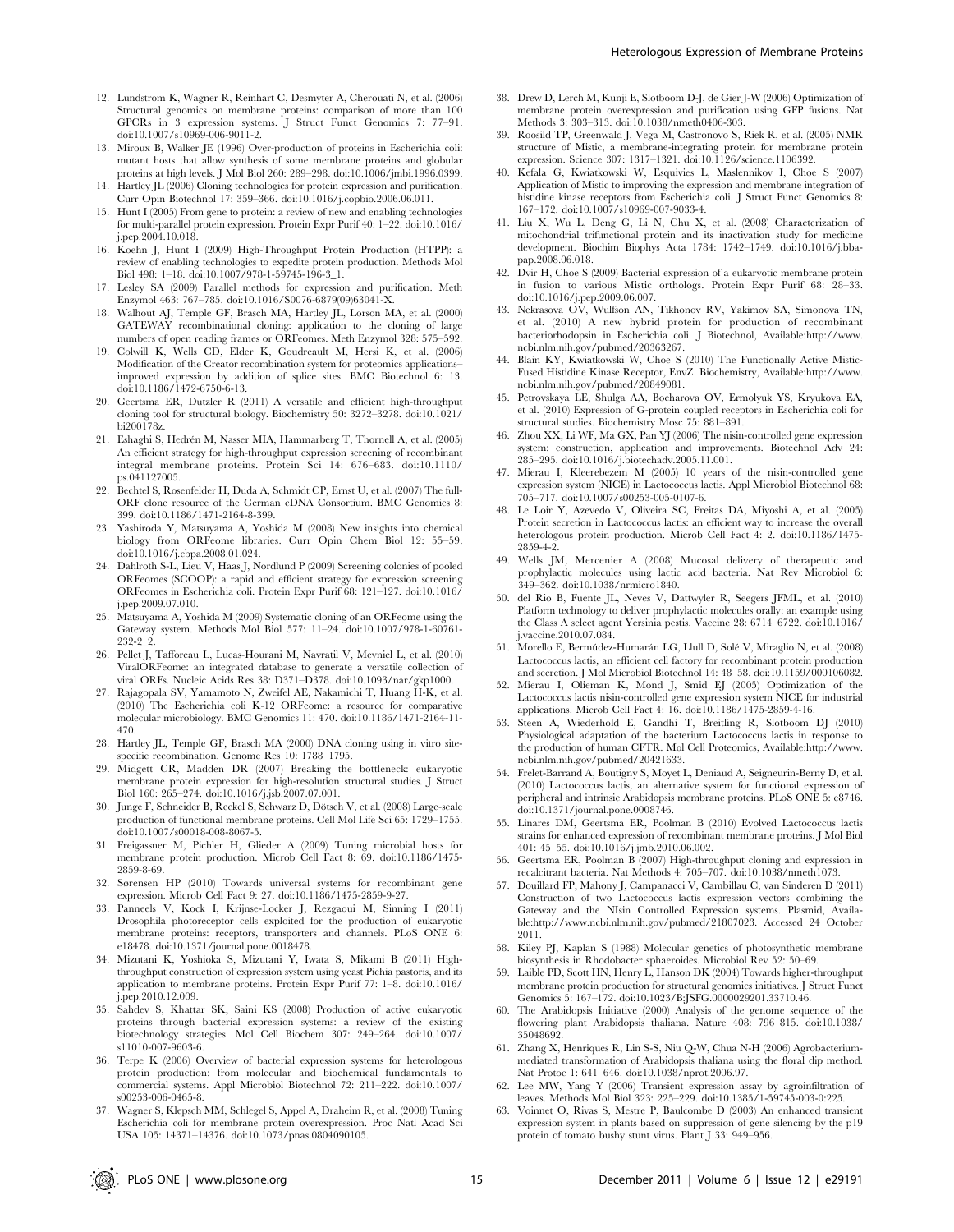- 64. Witte C-P, Noël LD, Gielbert J, Parker JE, Romeis T (2004) Rapid one-step protein purification from plant material using the eight-amino acid StrepII epitope. Plant Mol Biol 55: 135–147. doi:10.1007/s11103-004-0501-y.
- 65. Vézina L-P, Faye L, Lerouge P, D'Aoust M-A, Marquet-Blouin E, et al. (2009) Transient co-expression for fast and high-yield production of antibodies with human-like N-glycans in plants. Plant Biotechnol J 7: 442–455. doi:10.1111/ j.1467-7652.2009.00414.x.
- 66. O'Reilly D (1994) Baculovirus expression vectors: a laboratory manual. New York: Oxford University Press.
- 67. Possee RD (1997) Baculoviruses as expression vectors. Curr Opin Biotechnol 8: 569–572.
- 68. Jarvis DL, Finn EE (1995) Biochemical analysis of the N-glycosylation pathway in baculovirus-infected lepidopteran insect cells. Virology 212: 500–511. doi:10.1006/viro.1995.1508.
- 69. Condreay JP, Kost TA (2007) Baculovirus expression vectors for insect and mammalian cells. Curr Drug Targets 8: 1126–1131.
- 70. Sarramegna V, Talmont F, Demange P, Milon A (2003) Heterologous expression of G-protein-coupled receptors: comparison of expression systems from the standpoint of large-scale production and purification. Cell Mol Life Sci 60: 1529–1546.
- 71. Dobrovetsky E, Lu ML, Andorn-Broza R, Khutoreskaya G, Bray JE, et al. (2005) High-throughput production of prokaryotic membrane proteins. J Struct Funct Genomics 6: 33–50. doi:10.1007/s10969-005-1363-5.
- 72. Gordon E, Horsefield R, Swarts HGP, de Pont JJHHM, Neutze R, et al. (2008) Effective high-throughput overproduction of membrane proteins in Escherichia coli. Protein Expr Purif 62: 1–8. doi:10.1016/j.pep.2008.07.005.
- 73. Surade S, Klein M, Stolt-Bergner PC, Muenke C, Roy A, et al. (2006) Comparative analysis and ''expression space'' coverage of the production of prokaryotic membrane proteins for structural genomics. Protein Sci 15:  $2178 - 2189$ . doi:10.1110/ps.062312706.
- 74. Laage R, Langosch D (2001) Strategies for prokaryotic expression of eukaryotic membrane proteins. Traffic 2: 99–104.
- 75. Eifler N, Duckely M, Sumanovski LT, Egan TM, Oksche A, et al. (2007) Functional expression of mammalian receptors and membrane channels in different cells. J Struct Biol 159: 179–193. doi:10.1016/j.jsb.2007.01.014.
- 76. Deniaud A, Bernaudat F, Frelet-Barrand A, Juillan-Binard C, Vernet T, et al. (2011) Expression of a chloroplast ATP/ADP transporter in E. coli membranes: behind the Mistic strategy. Biochim Biophys Acta 1808: 2059–2066. doi:10.1016/j.bbamem.2011.04.011.
- 77. Krammer E-M, Ravaud S, Dehez F, Frelet-Barrand A, Pebay-Peyroula E, et al. (2009) High-chloride concentrations abolish the binding of adenine nucleotides in the mitochondrial ADP/ATP carrier family. Biophys J 97: L25–L27. doi:10.1016/j.bpj.2009.08.047.
- 78. van den Ent F, Löwe J (2006) RF cloning: a restriction-free method for inserting target genes into plasmids. J Biochem Biophys Methods 67: 67–74. doi:10.1016/j.jbbm.2005.12.008.
- 79. Holo H, Nes IF (1989) High-Frequency Transformation, by Electroporation, of Lactococcus lactis subsp. cremoris Grown with Glycine in Osmotically Stabilized Media. Appl Environ Microbiol 55: 3119–3123.
- 80. Frelet-Barrand A, Boutigny S, Kunji ERS, Rolland N (2010) Membrane protein expression in Lactococcus lactis. Methods Mol Biol 601: 67–85. doi:10.1007/978-1-60761-344-2\_5.
- 81. Kovach ME, Elzer PH, Hill DS, Robertson GT, Farris MA, et al. (1995) Four new derivatives of the broad-host-range cloning vector pBBR1MCS, carrying different antibiotic-resistance cassettes. Gene 166: 175–176.
- 82. Prentki P, Krisch HM (1984) In vitro insertional mutagenesis with a selectable DNA fragment. Gene 29: 303–313.
- 83. Bensmihen S, To A, Lambert G, Kroj T, Giraudat J, et al. (2004) Analysis of an activated ABI5 allele using a new selection method for transgenic Arabidopsis seeds. FEBS Lett 561: 127–131. doi:10.1016/S0014-5793(04)00148-6.
- 84. Wise AA, Liu Z, Binns AN (2006) Three methods for the introduction of foreign DNA into Agrobacterium. Methods Mol Biol 343: 43–53. doi:10.1385/ 1-59745-130-4:43.
- 85. Clayton RK (1960) The induced synthesis of catalase in Rhodopseudomonas spheroides. Biochim Biophys Acta 37: 503–512.
- 86. Clough SJ, Bent AF (1998) Floral dip: a simplified method for Agrobacterium-mediated transformation of Arabidopsis thaliana. Plant J 16: 735–743.
- 87. Berne C, Pignol D, Lavergne J, Garcia D (2007) CYP201A2, a cytochrome P450 from Rhodopseudomonas palustris, plays a key role in the biodegradation of tributyl phosphate. Appl Microbiol Biotechnol 77: 135–144. doi:10.1007/ s00253-007-1140-4.
- 88. Sabaty M, Avazeri C, Pignol D, Vermeglio A (2001) Characterization of the reduction of selenate and tellurite by nitrate reductases. Appl Environ Microbiol 67: 5122–5126. doi:10.1128/AEM.67.11.5122-5126.2001.
- Brugière S, Kowalski S, Ferro M, Seigneurin-Berny D, Miras S, et al. (2004) The hydrophobic proteome of mitochondrial membranes from Arabidopsis cell suspensions. Phytochemistry 65: 1693–1707. doi:10.1016/j.phytochem.2004.03.028.
- 90. Keech O, Dizengremel P, Gardeström P (2005) Preparation of leaf mitochondria from Arabidopsis thaliana. Physiologia Plantarum 124: 403–409. doi:10.1111/j.1399-3054.2005.00521.x.
- 91. Carvalho LC, Santos S, Vilela BJ, Amâncio S (2008) Solanum lycopersicon Mill. and Nicotiana benthamiana L. under high light show distinct responses to

anti-oxidative stress. J Plant Physiol 165: 1300–1312. doi:10.1016/ j.jplph.2007.04.009.

- 92. Rahman M, Ismat F, McPherson MJJ, Baldwin SA (2007) Topology-informed strategies for the overexpression and purification of membrane proteins. Mol Membr Biol 24: 407–418. doi:10.1080/09687860701243998.
- 93. Huc-Brandt S, Marcellin D, Graslin F, Averseng O, Bellanger L, et al. (2011) Characterisation of the purified human sodium/iodide symporter reveals that the protein is mainly present in a dimeric form and permits the detailed study of a native C-terminal fragment. Biochim Biophys Acta 1808: 65–77. doi:10.1016/j.bbamem.2010.08.013.
- 94. Li MZ, Elledge SJ (2005) MAGIC, an in vivo genetic method for the rapid construction of recombinant DNA molecules. Nat Genet 37: 311–319. doi:10.1038/ng1505.
- 95. Gräslund S, Nordlund P, Weigelt J, Hallberg BM, Bray J, et al. (2008) Protein production and purification. Nat Methods 5: 135–146. doi:10.1038/ nmeth.f.202.
- 96. Schmidt TGM, Skerra A (2007) The Strep-tag system for one-step purification and high-affinity detection or capturing of proteins. Nat Protoc 2: 1528–1535. doi:10.1038/nprot.2007.209.
- 97. Lichty JJ, Malecki JL, Agnew HD, Michelson-Horowitz DJ, Tan S (2005) Comparison of affinity tags for protein purification. Protein Expr Purif 41: 98–105. doi:10.1016/j.pep.2005.01.019.
- 98. Korepanova A, Gao FP, Hua Y, Qin H, Nakamoto RK, et al. (2005) Cloning and expression of multiple integral membrane proteins from Mycobacterium tuberculosis in Escherichia coli. Protein Sci 14: 148–158. doi:10.1110/ ps.041022305.
- Psakis G, Nitschkowski S, Holz C, Kress D, Maestre-Reyna M, et al. (2007) Expression screening of integral membrane proteins from Helicobacter pylori 26695. Protein Sci 16: 2667–2676. doi:10.1110/ps.073104707.
- 100. Miras S, Salvi D, Ferro M, Grunwald D, Garin J, et al. (2002) Non-canonical transit peptide for import into the chloroplast. J Biol Chem 277: 47770–47778. doi:10.1074/jbc.M207477200.
- 101. Miras S, Salvi D, Piette L, Seigneurin-Berny D, Grunwald D, et al. (2007) Toc159- and Toc75-independent import of a transit sequence-less precursor into the inner envelope of chloroplasts. J Biol Chem 282: 29482–29492. doi:10.1074/jbc.M611112200.
- 102. Leviatan S, Sawada K, Moriyama Y, Nelson N (2010) Combinatorial method for overexpression of membrane proteins in Escherichia coli. J Biol Chem 285: 23548–23556. doi:10.1074/jbc.M110.125492.
- 103. Marreddy RKR, Geertsma ER, Permentier HP, Pinto JPC, Kok J, et al. (2010) Amino acid accumulation limits the overexpression of proteins in Lactococcus lactis. PLoS ONE 5: e10317. doi:10.1371/journal.pone.0010317.
- 104. Lenoir G, Menguy T, Corre F, Montigny C, Pedersen PA, et al. (2002) Overproduction in yeast and rapid and efficient purification of the rabbit SERCA1a Ca(2+)-ATPase. Biochim Biophys Acta 1560: 67–83.
- 105. Griffith DA, Delipala C, Leadsham J, Jarvis SM, Oesterhelt D (2003) A novel yeast expression system for the overproduction of quality-controlled membrane proteins. FEBS Lett 553: 45–50.
- 106. Bonander N, Hedfalk K, Larsson C, Mostad P, Chang C, et al. (2005) Design of improved membrane protein production experiments: quantitation of the host response. Protein Sci 14: 1729–1740. doi:10.1110/ps.051435705.
- 107. Abu-Qarn M, Eichler J, Sharon N (2008) Not just for Eukarya anymore: protein glycosylation in Bacteria and Archaea. Curr Opin Struct Biol 18: 544–550. doi:10.1016/j.sbi.2008.06.010.
- 108. Goodin MM, Zaitlin D, Naidu RA, Lommel SA (2008) Nicotiana benthamiana: its history and future as a model for plant-pathogen interactions. Mol Plant Microbe Interact 21: 1015–1026. doi:10.1094/MPMI-21-8-1015.
- 109. Catty P, Boutigny S, Miras R, Joyard J, Rolland N, et al. (2011) Biochemical Characterization of AtHMA6/PAA1, a Chloroplast Envelope Cu(I)-ATPase. J Biol Chem 286: 36188–36197. doi:10.1074/jbc.M111.241034.
- 110. Liu HP, Takio S, Satoh T, Yamamoto I (1999) Involvement in denitrification of the napKEFDABC genes encoding the periplasmic nitrate reductase system in the denitrifying phototrophic bacterium Rhodobacter sphaeroides f. sp. denitrificans. Biosci Biotechnol Biochem 63: 530–536.
- 111. Leaver M, Errington J (2005) Roles for MreC and MreD proteins in helical growth of the cylindrical cell wall in Bacillus subtilis. Mol Microbiol 57: 1196–1209. doi:10.1111/j.1365-2958.2005.04736.x.
- 112. Schmidt KL, Peterson ND, Kustusch RJ, Wissel MC, Graham B, et al. (2004) A predicted ABC transporter, FtsEX, is needed for cell division in Escherichia coli. J Bacteriol 186: 785–793.
- 113. Bouhss A, Crouvoisier M, Blanot D, Mengin-Lecreulx D (2004) Purification and characterization of the bacterial MraY translocase catalyzing the first membrane step of peptidoglycan biosynthesis. J Biol Chem 279: 29974–29980. doi:10.1074/jbc.M314165200.
- 114. Reymond M, Svistoonoff S, Loudet O, Nussaume L, Desnos T (2006) Identification of QTL controlling root growth response to phosphate starvation in Arabidopsis thaliana. Plant Cell Environ 29: 115–125.
- 115. González E, Solano R, Rubio V, Leyva A, Paz-Ares J $(2005)$ PHOSPHATE TRANSPORTER TRAFFIC FACILITATOR1 is a plant-specific SEC12 related protein that enables the endoplasmic reticulum exit of a high-affinity phosphate transporter in Arabidopsis. Plant Cell 17: 3500–3512. doi:10.1105/ tpc.105.036640.
- 116. Seigneurin-Berny D, Gravot A, Auroy P, Mazard C, Kraut A, et al. (2006) HMA1, a new Cu-ATPase of the chloroplast envelope, is essential for growth